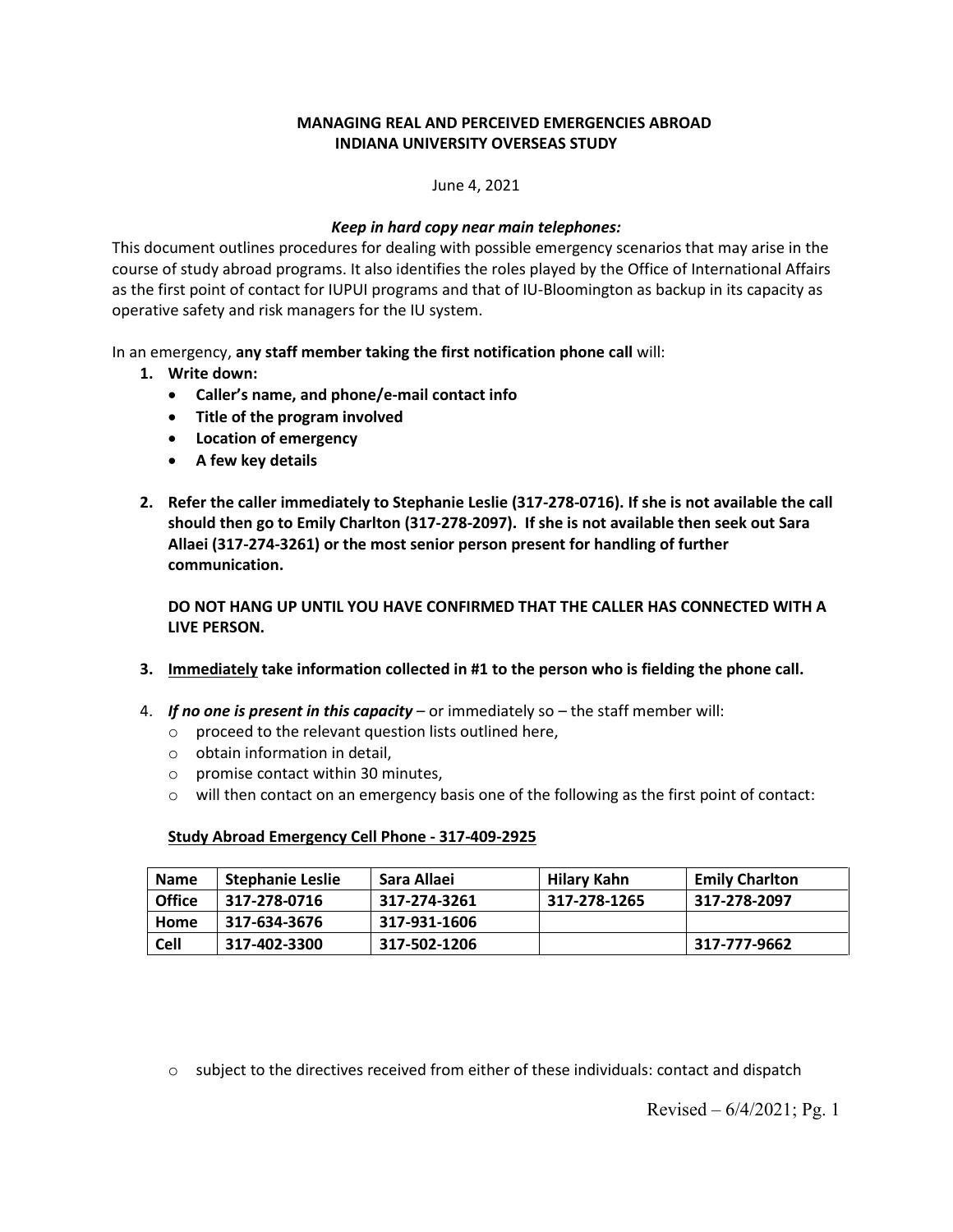information to:

- a. Kathy Sideli Bloomington, on behalf of the IU system (812) 855-1139
- b. Frank Martinez, Chief Legal Counsel, IUPUI 317 274-7455 work; 217-494-
- 0012

c. GeoBlue Insurance – emergencies 610-254-8771 or general inquiries - 610-263-2847

d. IU Studios – Amber Denney - (317) 278-7703 ; 317-965-3270 ; [ambdenne@iu.edu](mailto:ambdenne@iu.edu)

e. Scott Renshaw, Director Student Health Center –

Cell – (317-402-7444) or direct office number (317) 402-7944

- f. Any other person nominated by these people in the manner directed.
- $\circ$  If you are not able to reach the IUPUI emergency contacts listed above contact one of the following as the second point of contact:

### **Emergency Contacts:**

| IU Bloomington - Overseas Study Emergency Cell Phone: |  |  |  |  |
|-------------------------------------------------------|--|--|--|--|
| 812-855-9304                                          |  |  |  |  |
| <b>Susan Carty</b>                                    |  |  |  |  |
| 812-855-9305 (office)                                 |  |  |  |  |
| 812-336-7518 (home)                                   |  |  |  |  |
|                                                       |  |  |  |  |

### **IUPUI Police – 317-274-7911**

The IUPUI Police have after hours contact information for many staff members in the Office of International Affairs.

**Quick reference:** Guide to Information Collection

#### **Operating Principles**

*Minimize Liability Confidentiality*

*Safety #1 Priority Caution/Restraint in Decision-Making & Language Chosen Think* 

# **Checklists for guiding conversations**:

- **1. Questions to be asked in all situations**
	- A. Related to the situation p. 4
	- B. Important general contact numbers and information p. 5

#### **2. Incident-specific questions**

#### **Death**

- Participant p. 7
- Program leader: p. 8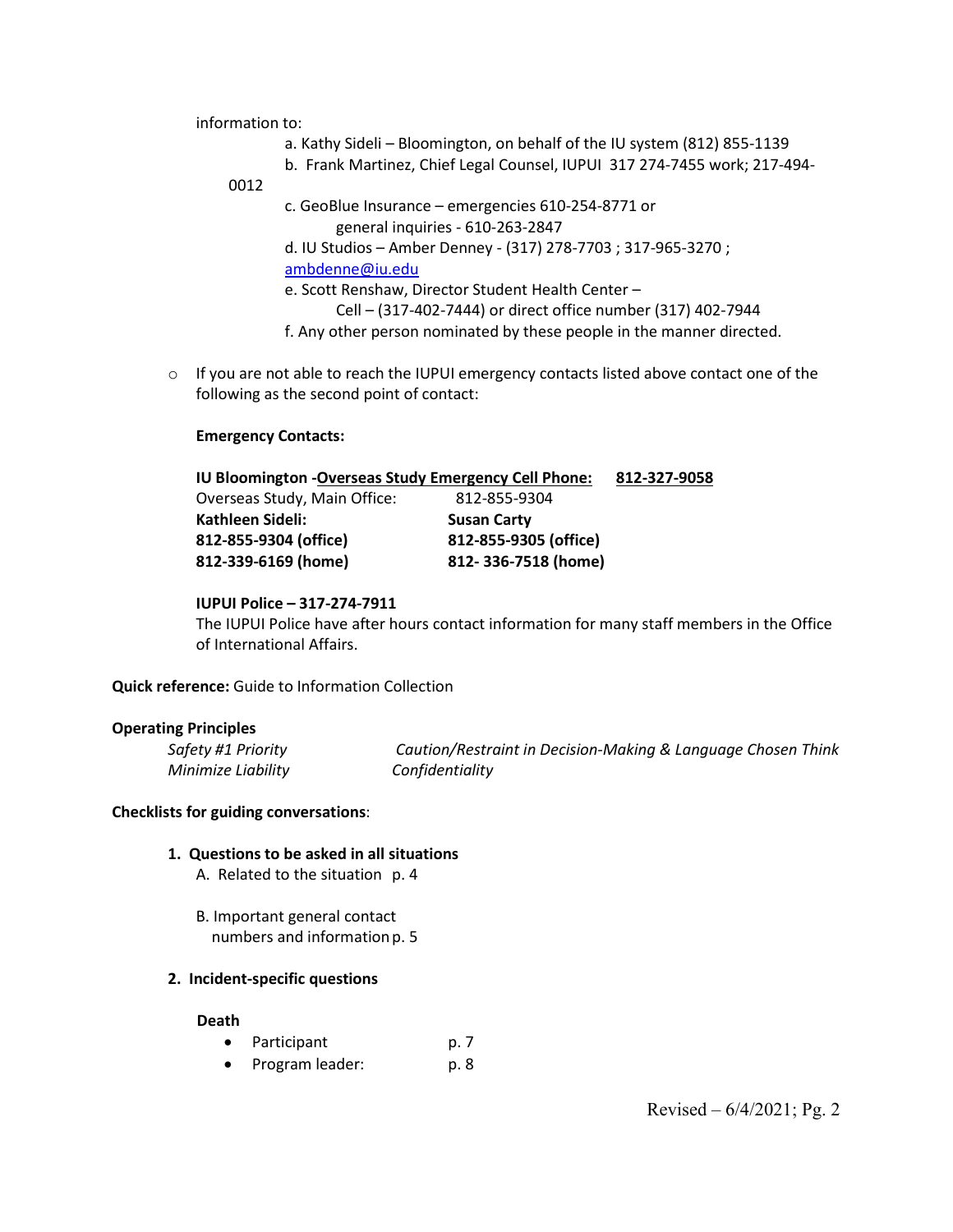Participant:

|                              | Ill/sick (serious): | p. 9  |
|------------------------------|---------------------|-------|
|                              | Injury (serious):   |       |
|                              | Covid               | p. 11 |
|                              | assault or rape:    | p. 12 |
|                              | missing:            | p. 14 |
|                              | arrested:           | p. 15 |
|                              | taken hostage:      | p. 16 |
| <b>Political emergency</b>   | p. 17               |       |
| Natural or man-made disaster |                     |       |

**\*\*\* Front Line Staff Do NOT Complete the Steps Outlined in pages 18-26 of this Document. It is for informational purposes only. \*\*\***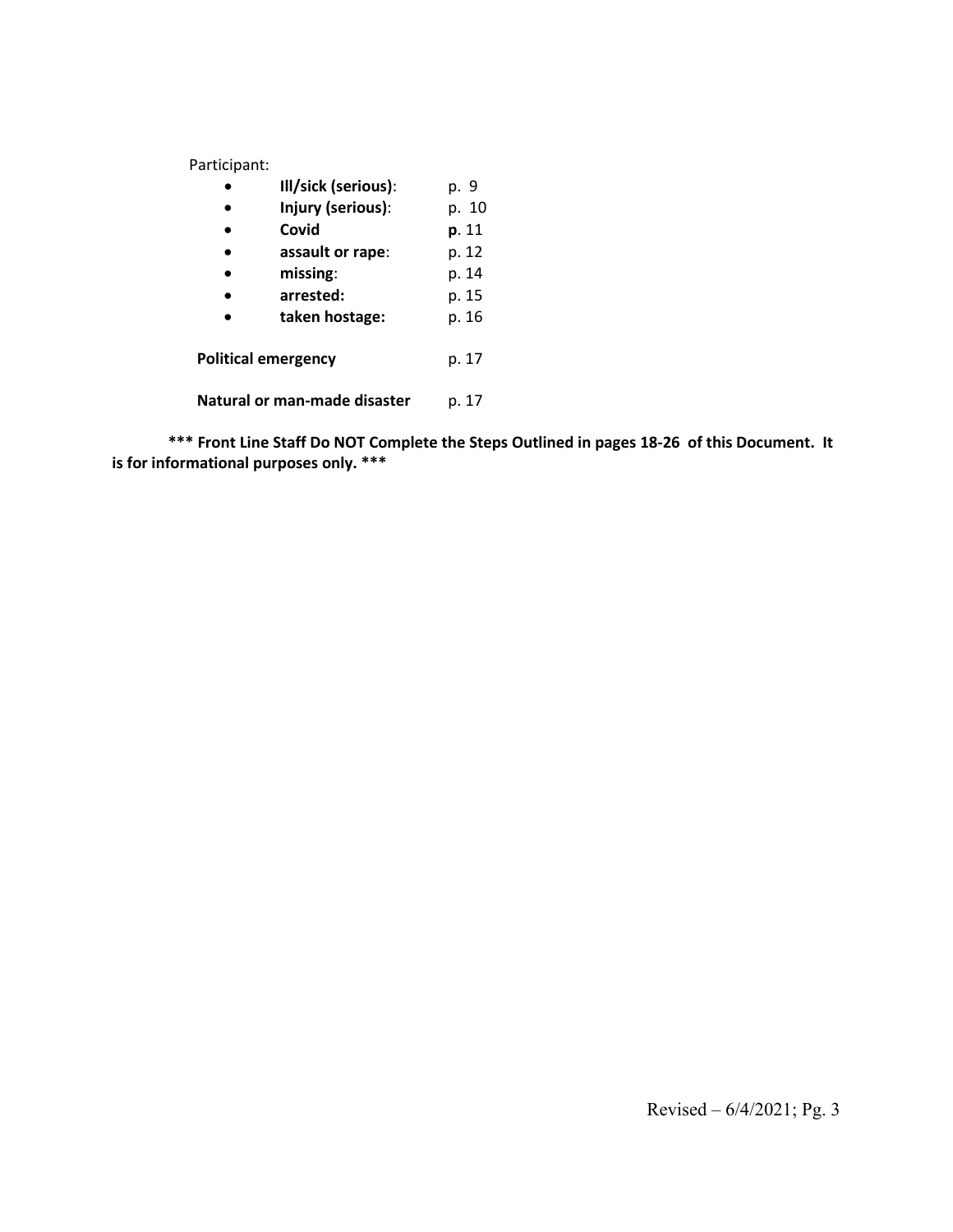### **1. Questions to be asked in all situations**

# **A. Related to Situation**

- Is the Program Director or other on-site staff member in close contact now with all affected participants?
- $\boxtimes$  What are the current physical and psychological conditions of affected participant(s)?
- $\mathbb D$  What is the proximity of the event(s) to all program participants?
- $\mathbb D$  What is the imminent risk to participant(s) if they remain where they are?
- **2** Are all program participants, whether directly involved or not, aware of the emergency? How are they responding to the emergency?
- Are adequate food, water and medical attention available?
- **■** Is adequate and secure housing available? How long will this housing be available? What other appropriate housing options are available as a backup, if needed?
- 8 Should students be evacuated?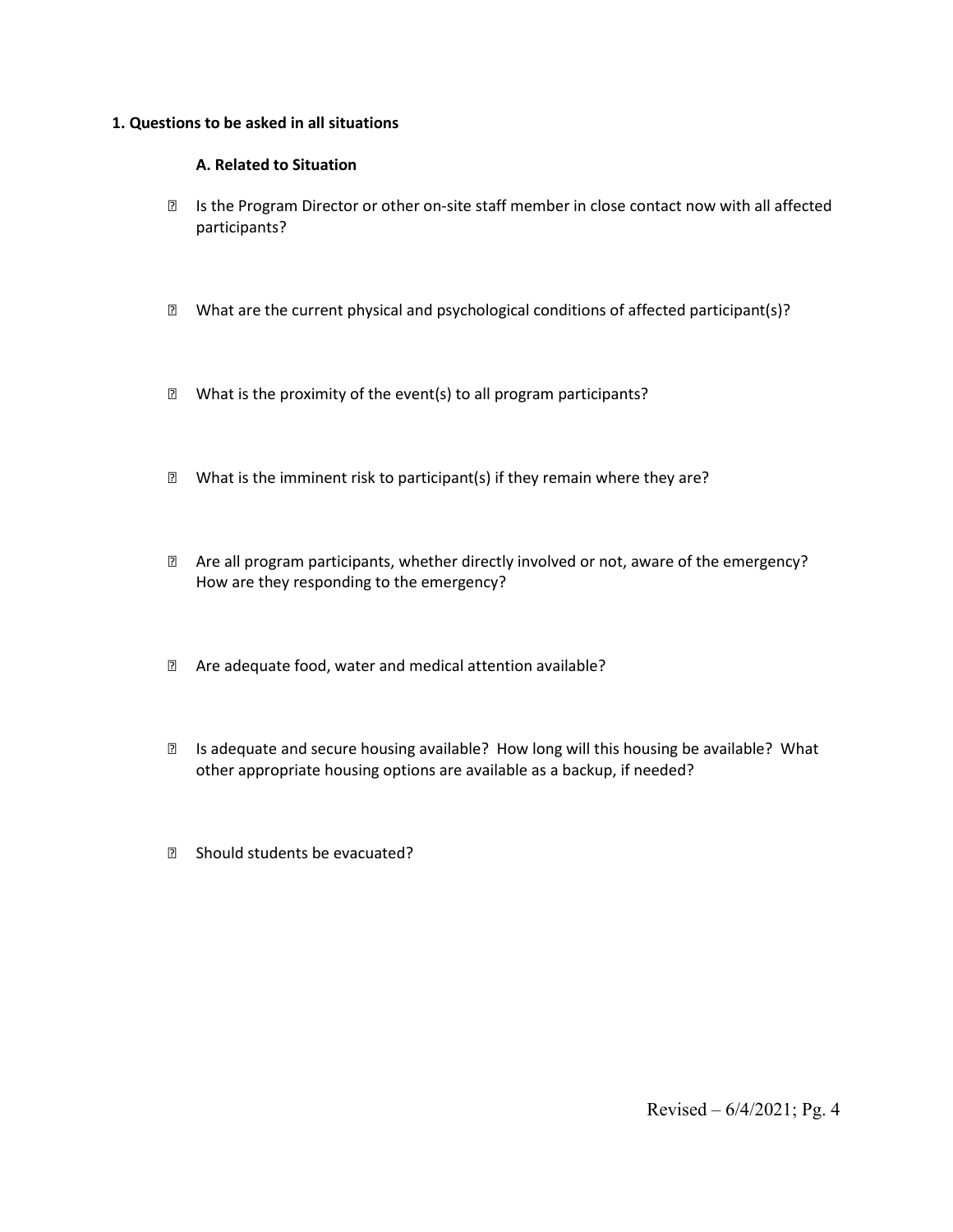#### **B. Important general contact numbers and information:**

**Does the Program Director and/or other on-site staff members have the telephone numbers** of the participants involved?

- Fax and/or e-mail numbers?
- Is a telephone tree among program participants established? (If not, it should be at this time, with instructions to students to call the Program Director or the next level of students if their immediate contact cannot be reached)

 For our records, record the information below for the attending physician(s), clinic(s) and/or other health professionals involved:

the names

Addresses

Telephone

Fax

E-mail

- $\boxtimes$  What are the name and contact numbers of the person, if any, who is providing translation services in this crisis?
- **Record the following for the appropriate officials at the U.S. Embassy**

Names and titles

Addresses

Telephone

Fax

E-mail

## **Continued on Next Page**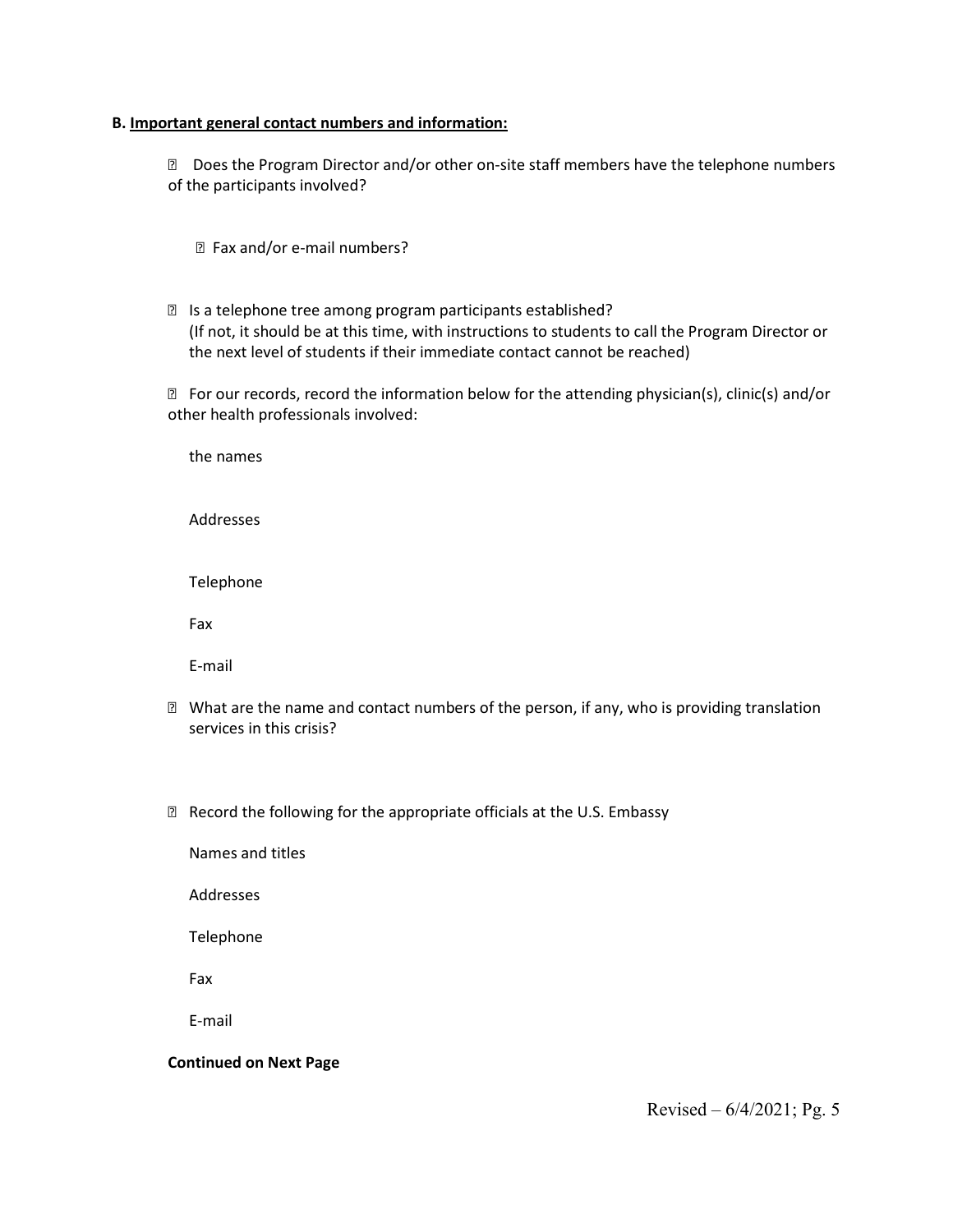Record the following for the appropriate officials at the State Department in Washington, D.C

Names and titles

Addresses

Telephone

Fax

E-mail

Record the following for the local law enforcement or public security officials involved.

Names and titles

Addresses

Telephone

Fax

E-mail

Do these people speak English?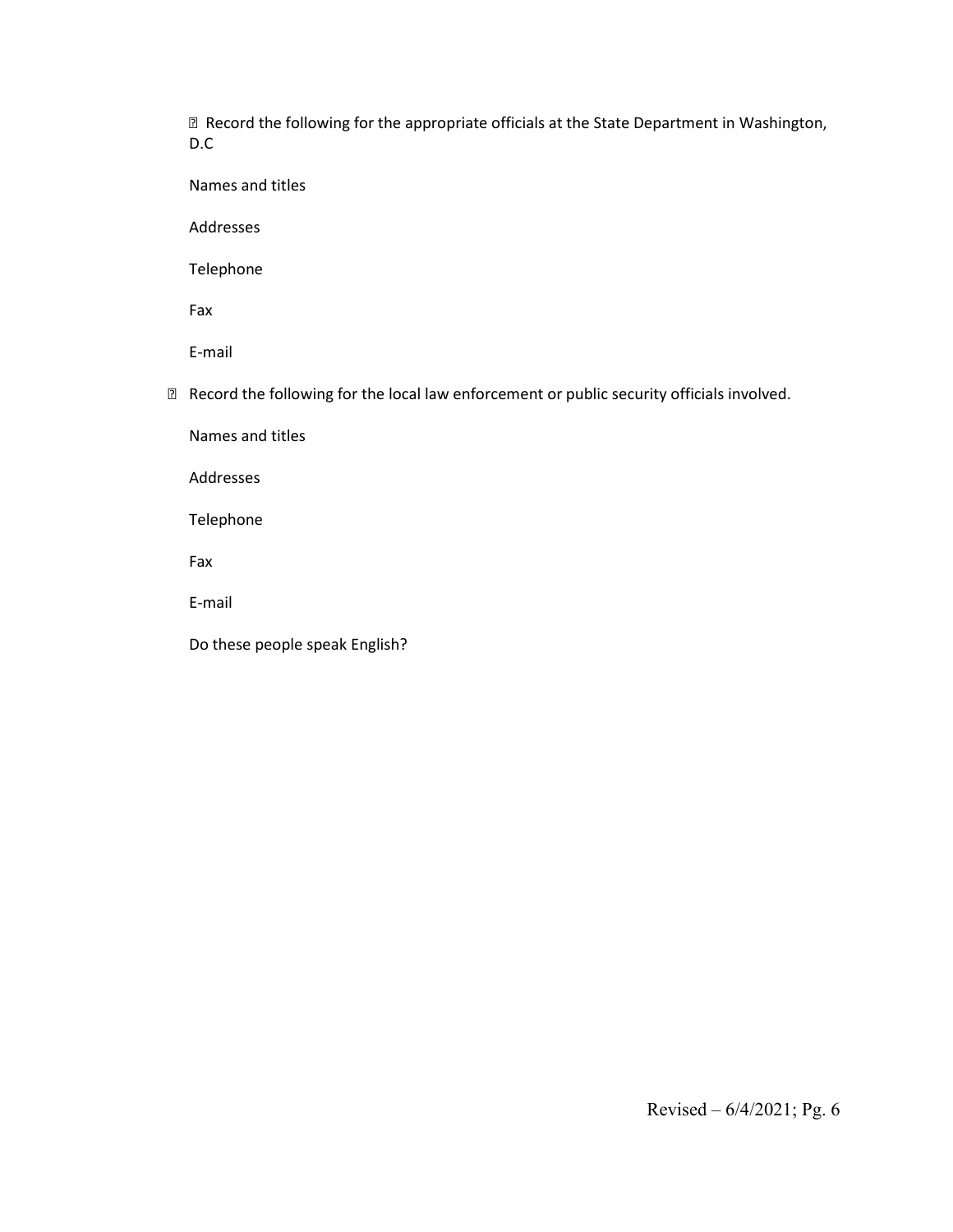#### **2. Incident-specific questions:**

#### **If there is a death of a program participant:**

**Z** What were the circumstances surrounding the death?

- **Z** Was there police involvement?
	- If yes, what is the case number?
- **E** Has the US Embassy or Consulate in the country been notified?
- Are the next of kin aware of the death? **OIA will consult with the Dean of Students and the OVST as appropriate on the next of kin notification.**
- Have the other participants been informed of the death?
- Have arrangements been made for the repatriation of remains?
- Have arrangements been made for an on-site memorial service?
- Have arrangements been made for counseling for program participants and host families, if necessary?

Revised – 6/4/2021; Pg. 7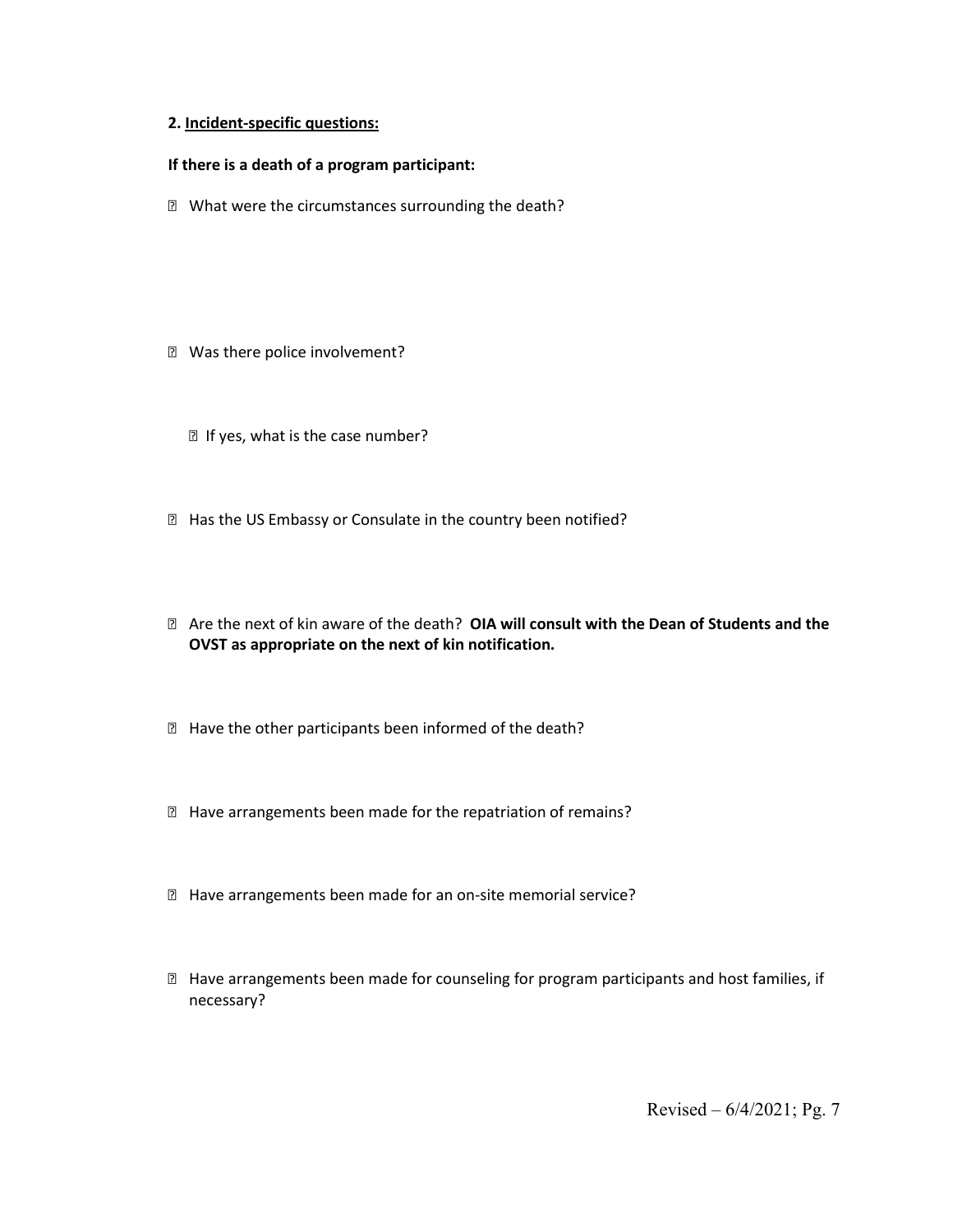#### **If there is a death of a Program Leader:**

- What were the circumstances surrounding the death?
- **Z** Was there police involvement?
	- If yes, what is the case number?
- **E** Has the US Embassy or Consulate in the country been notified?
- Are the next of kin aware of the death? **OIA will consult with the OVST on next of kin notification.**
- Have the program participants been informed of the death?
- Is there another faculty/staff member that can take over leadership of the group?
- Do participants need to return to the US?
- Have arrangements been made for the repatriation of remains?
- Have arrangements been made for an on-site memorial service?
- $\boxtimes$  Have arrangements been made for counseling for program participants, if necessary?

Revised – 6/4/2021; Pg. 8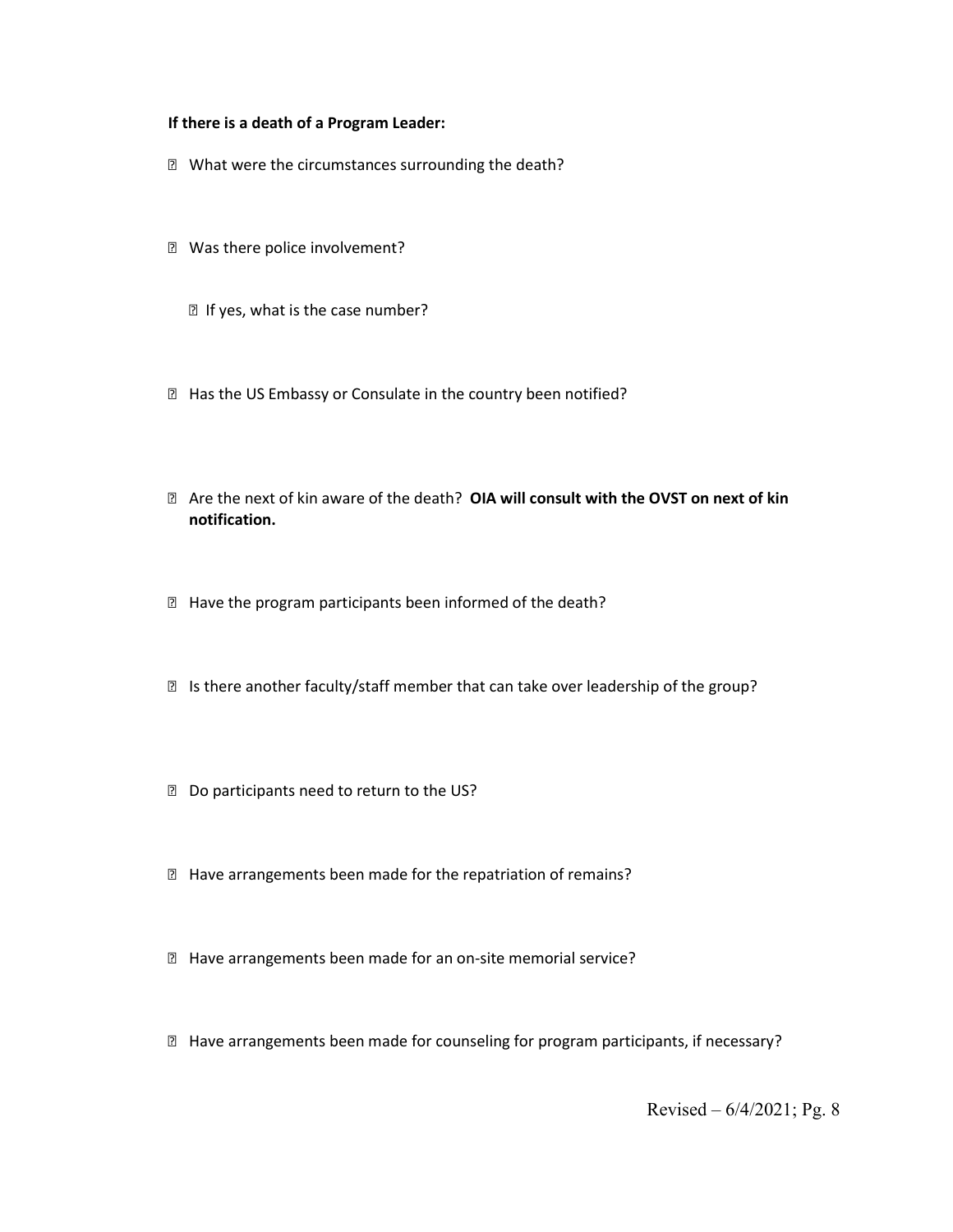### **If a participant(s) has fallen seriously ill**:

- What medical treatment has the student received?
- What is the diagnosis, the prescribed treatment and the prognosis?
- **Does the attending physician speak English?**
- Are other participants at risk from this illness?
- Does the participant have the necessary financial resources to pay for bills or will the program cover these expenses to be reimbursed by the participant later?
- Is medical evacuation a desirable and viable action?
- **■** If so, has the insurance provider been contacted to determine coverage?
	- Does the student have GeoBlue insurance? Should GeoBlue be contacted to arrange for director billing to the hospital or clinic or to discuss coverage levels or medical evacuation?
	- $\Box$  If the student doesn't have GeoBlue, do they have IU's Aetna student plan? Do they have insurance provided through a program provider? Has the insurance been contacted?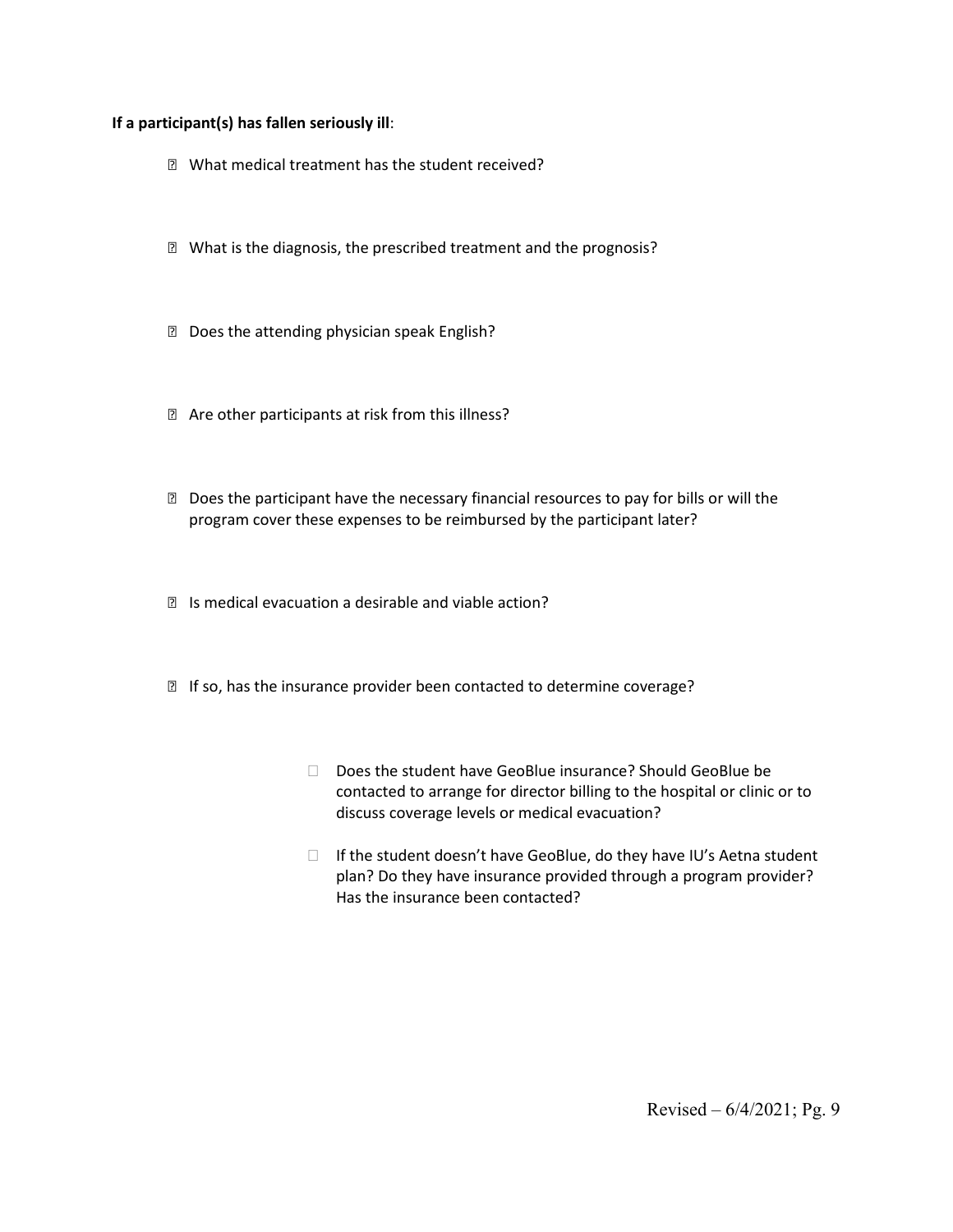## **If a student is diagnosed with COVID-19:**

- 1. When did participant begin to show symptoms? What symptoms? Dates.
- 2. When did they receive a positive test?
- 3. Who is considered a close contact?
- 4. Where are they currently quarantined?
- 5. How is the student feeling? Do they need to seek treatment?
- 6. How are getting food and necessities delivered?
- 7. What are local requirements to end quarantine? Include dates.
- 8. Will quarantine interrupt travel or program participation?

Revised – 6/4/2021; Pg. 10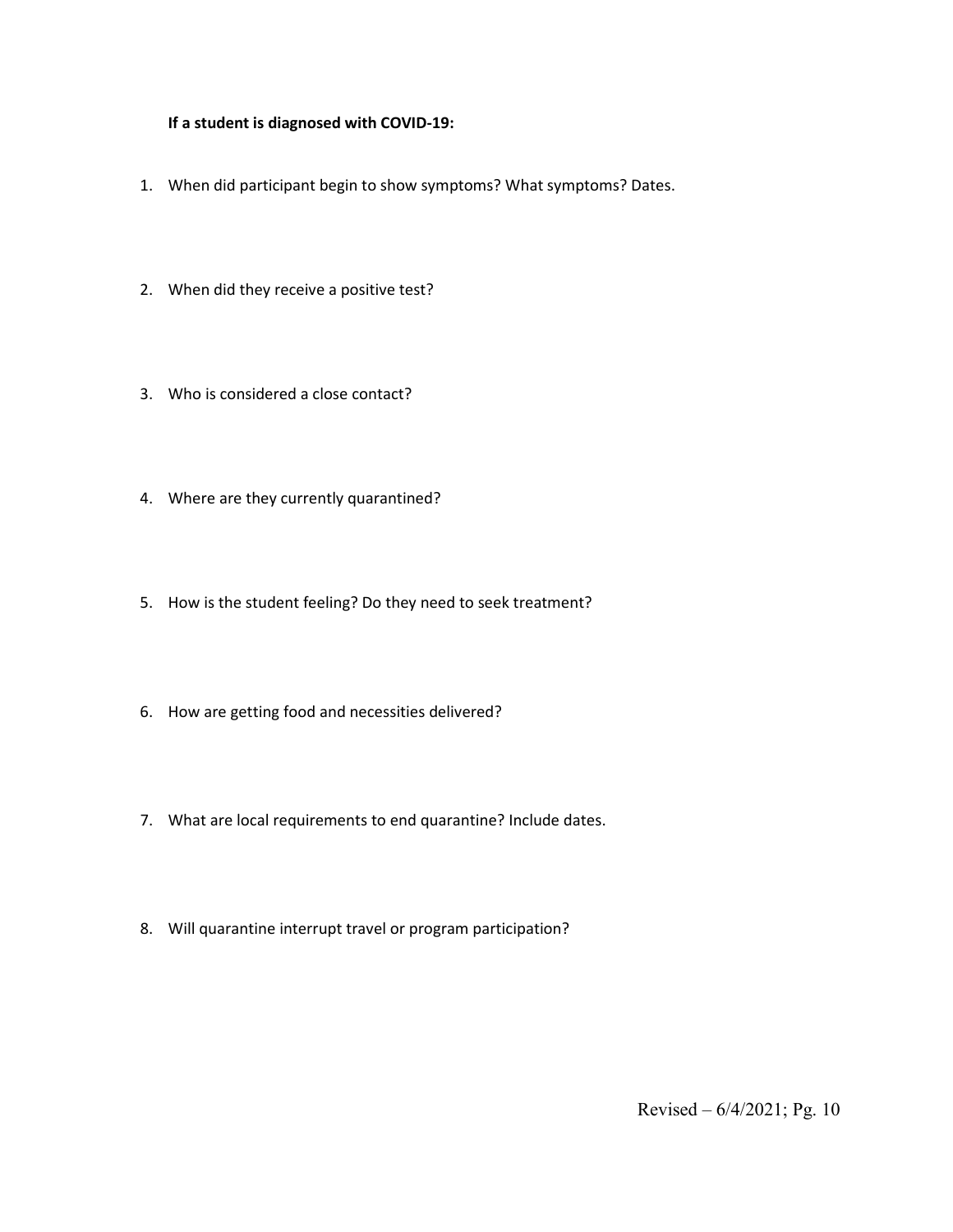## **If a participant has been seriously injured**:

- **Z** What are the details of the accident?
- **Z** What has the on-site response been?
- Does the attending physician speak English?
- **Z** Where has the participant been taken?
- What is the diagnosis, the prescribed treatment and the prognosis?
- Is medical evacuation a desirable and viable action?
- **■** If so, has the insurance provider been contacted to determine coverage?
	- Does the student have GeoBlue insurance? Should GeoBlue be contacted to arrange for director billing to the hospital or clinic or to discuss coverage levels or medical evacuation?
	- $\Box$  If the student doesn't have GeoBlue, do they have IU's Aetna student plan? Do they have insurance provided through a program provider? Has the insurance been contacted?

Revised – 6/4/2021; Pg. 11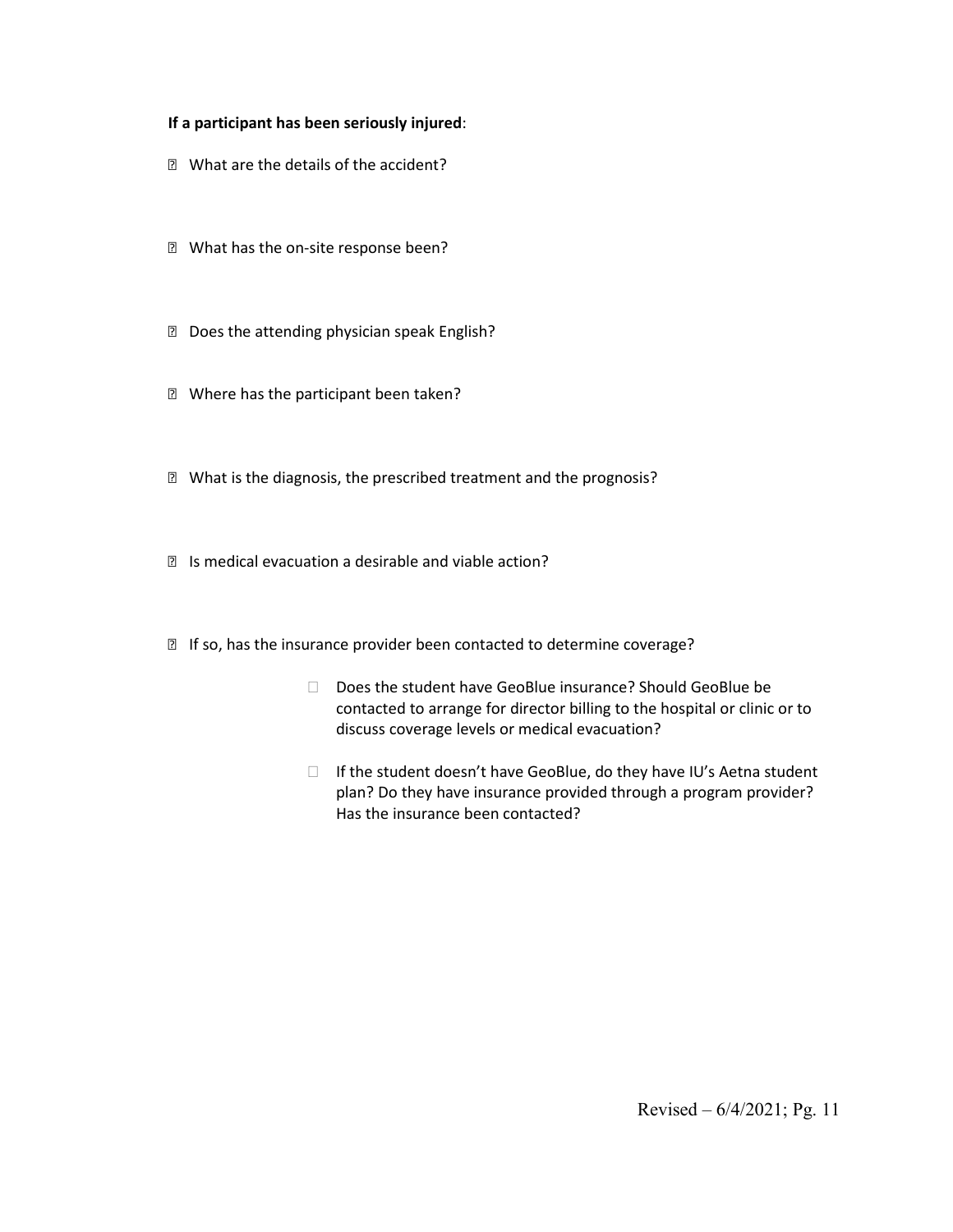#### **If a participant has been assaulted or raped:**

- **Z** What are the details of the incident?
- **Z** What has the on-site response been?
- **Z** Where has the participant been taken?
- **■** If a rape or sexual assault, is counseling available and is it in English?
- **E** Has appropriate local law enforcement been notified?
- Is the alleged perpetrator a member of the group? If so, what measures are in place to protect both the victim and alleged perpetrator?
- What is the medical diagnosis, the prescribed treatment and the prognosis?
- **sqrt8** Is the participant interested in returning to the U.S.? If so, inform the student what the likely academic and financial consequences will be.
- Are there other offices on campus that should be notified or involved in this case?
	- □ Julie Lash from Counseling and Psychological Services (317-752-3455) and Jason Spratt (*jtspratt@iupui.edu* - (317) 274-4431 or 317-964-1988) should be contacted.
	- $\Box$  Has the student received the sexual assault victim brochure?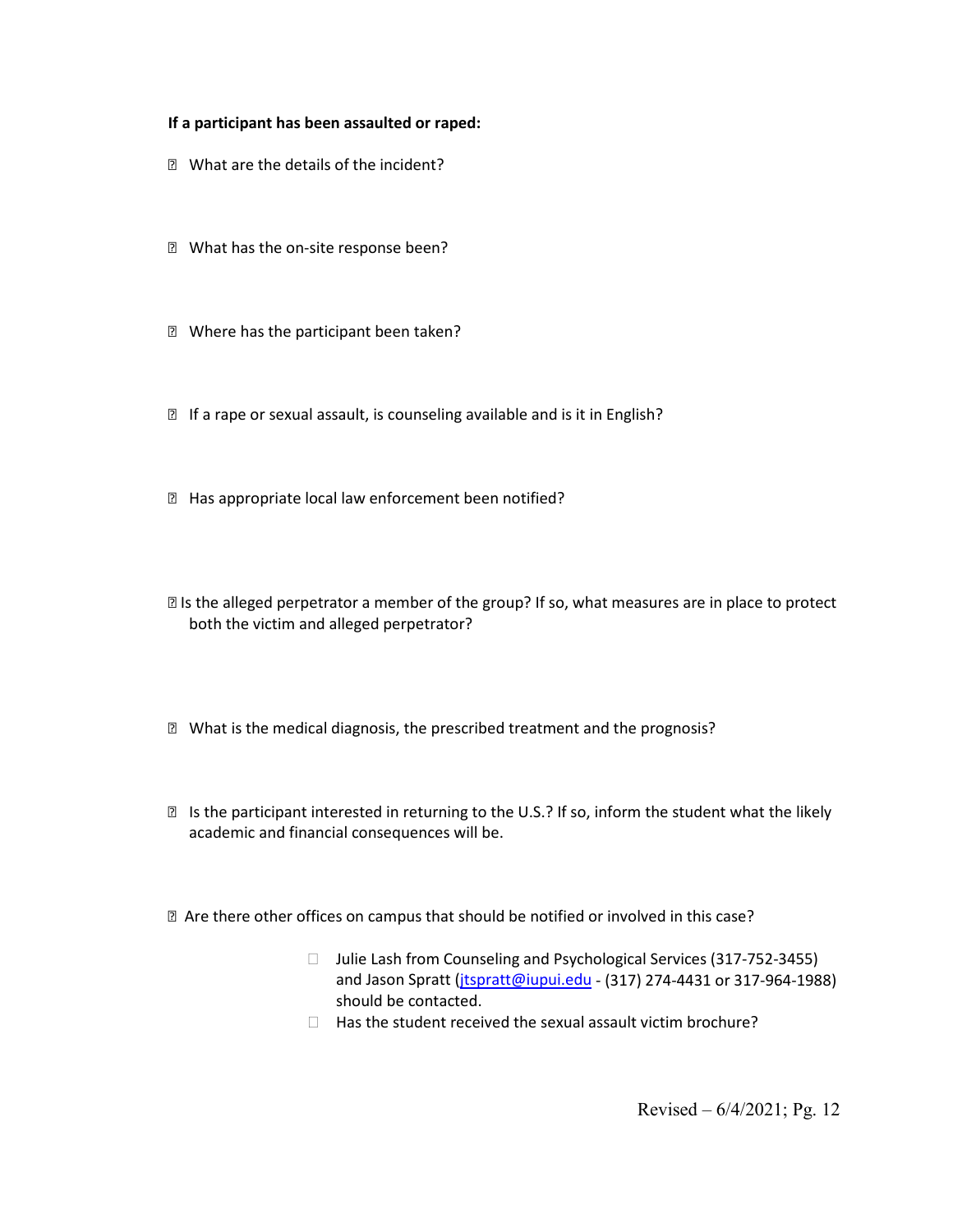#### WHAT IS SEXUAL MISCONDUCT?

**WHAT IS SEXUAL MISCONDUCT**<br>Indiana University does not tolerate sexual misconduct in any<br>form, including sexual harassment, sexual violence, sexual<br>and stalking, violence, domestic violence, sexual exploitation<br>and stalki

#### **UNIVERSITY DISCIPLINARY PROCESS**

The University disciplinary process includes a prompt, fair, and impartial investigation and resolution process, which, absent any appeal, is generally completed within 60 days. This includes the following rights to all p

- To be conducted by officials who are properly trained<br>annually on issues related to sexual misconduct and he<br>to conduct an investigation and/or hearing process.
- To have an advisor of their choice present during a For the disconduct procedure and the University sexual misconduct proceeding, investigation<br>meeting, or related meeting. The role of any advisor is<br>limited to being present only.

# analise to compression control.<br>Each party will be simultaneously notified in writing of the<br>outcome and results of any disciplinary proceedings, as<br>well as the equal right to appeal the outcome of any<br>disciplinary proceed

The University procedures used are determined by the status of<br>the accused. Procedures for complaints against a student, as<br>well as procedures for complaints against University faculty or<br>staff, can be found in the Univer

Folicy, and office and suppressimity to prefere ancena.<br>
Horividuals found responsible by a preponderance of the<br>
Horividuals found this conductival is excelled to the excellence through the University's disseplinary proce

Sexual assault, domestic violence, dating violence, and stalking<br>may also be found to be criminal acts following a law<br>enforcement investigation, which may also subject the<br>respondent to criminal penalties under federal an

#### **RETALIATION**

Retaliation against anyone who has reported an incident of<br>sexual misconduct, provided information, or participated in<br>procedures or an investigation into a report of sexual<br>misconduct, is prohibited by the University and

#### **PROTECTIVE MEASURES**

In addition to the interim and remedial measures available<br>through the University (see Resources), IUPUI recognizes all<br>valid orders of protection, no contact orders, restraining orders,<br>or similar lawful orders. If you h **Against Domestic**<br>**1-800-332-7385.** 

#### **ABOUT CONSENT**

Consent is about communication and respect. Sexual activity<br>without consent is sexual misconduct.<br>University Definition of Consent: **University Definition of Consent:**<br> **Consent** is an agreement expressed through affirmative,<br>
voluntary words or actions, and mutually understandable to all<br>
parties involved, to engage in a specific sexual act at a speci

- Consent can be withdrawn at any time, as long as it is<br>learly communicated.
- Consent cannot be coerced or compelled by force, threat, deception or intimidation
- **Consent** cannot be given by someone who is incapacitated, as defined below. **Consent** cannot be assumed based on silence, the absence<br>of "no" or "stop", the existence of a prior or current
- of "no" or "stop", the existence of a prior or current<br>relationship, or prior sexual activity.

Incapacitated **Incapacitated**<br> **A person is incapable of consent if they are unable to** *understand***<br>**  $A p_c p_c q_{cL}$  **nature; extent, or** *implications* **of the situation due to drugs<br>
alcohol, a mental disability, being askep or unconscious** 

Sonsent does not exist when the individual initiating sexual activity<br>new or should have known of the other person's incapacitation.

**CONFIDENTIALITY & PRIVACY** 

**Information Conflict Transform CONFIDENT AND A TRIVACY**<br> **CONFIDENTIFY & PRIVACY**<br>
The University is committed to protecting your privacy by a<br>sharing information with only those who need to be shared with those involved

personally identifying information.<br>Responsible Employees, which Responsible Employees are considered Responsible Employees, which means they have to sohare any information they know about an incident of sexual misconduct

#### **Confidential Employees**

There are employees that you can talk to confidentially, who do There are emproyes tant you can nate to connonatumy, who used not have the same reporting obligations as a Responsible Employee. Confidential Employees include those designated on your campus to be confidential, such as he

### **INDIANA STATE RIGHTS FOR VICTIMS OF DOMESTIC AND<br>FAMILY VIOLENCE**

Alleged victims of domestic and family violence are<br>provided the additional rights under Indiana IC-35-40-5, if they<br>choose to proceed with criminal prosecution.

- 1. You have the right to be: (a) treated with fairness, dignity and respect; and<br>(b) free from intimidation, harassment and abuse;
- 2. You have the right to be informed, upon request, when a
- person who is:<br>
(a) accused of committing; or<br>
(b) convicted of committing; a crime perpetrated directly<br>
against you is released from custody or has escaped.
- Solution that the content of the property of the presentative of the proceduring attorney's office:<br>(a) the ne crime allegedly committed has been charged;<br>(a) the ra crime allegedly committed, and (c) before the trial of
- 4. You have the right to have your safety considered when decisions are made concerning pre-trial release from custody of a person accused of committing a crime against VOU.
- 5. You have the right to be heard at any proceeding<br>involving sentencing, a post-conviction release decision,<br>or a pre-conviction release decision under a forensic<br>diversion program.
- 6. If the accused criminal is convicted, you have the right to make a written or oral statement to be used in a pre-senter
- (a) You have a right to read a Victim's Pre-sentence (b) You have a right to respond to the material included

in the pre-sentence report

- 7. You have a right to pursue restitution and other civil remedies against the perpetrator.
- 8. You have a right to information, upon request, about the disposition of a case, the conviction or sentence on a case, and release of a perpetrator from custody.
- 9. You have a right to be informed of your constitutional and statutory rights.

If you wish to exercise these rights, you must provide a current address and telephone number to your local County . The prosecutor's Office. If charges are filed in your case, it is likely that the Judge will have a hear

m Date: 09/19//17

#### **RESOURCES**

#### **WHERE TO REPORT**

**Law Enforcement Indiana University Police Department (IUPD)** Responds to incidents on campus

317-274-7911 or 911

**Indianapolis Metropolitan Police Department**<br>Responds to incidents in the Indianapolis metropolitan area

317-327-3811 or 911

#### **IUPUI Office of Student Conduct**

**IDPUT UNIED OF SURFACE TO STATE THE THE STATE OF THE IUPUT disciplinary process is a fair and educational process designed to promote a safe educational moder proportionment and develop student members of both the local a** 317-274-4431

**Title IX Coordination** Under Title IX of the Education Amendments of 1972, Sexual violence is considered a form of sexual<br>discrimination. You may file a Title IX sex<br>discrimination. You may file a Title IX sex<br>discrimination complaint using one of the resources **below** 

**University Title IX Coordinator** 

Easily Springston<br>Enity Springston<br>Chief Student Welfare and Title IX Officer<br>812-855-4889

#### **Deputy Title IX Coordinators**

**Brian Tomlinson** te Dean and Director of Student Conduct Associate Dea<br>317-274-4431

Anne Mitchell<br>Interim Director of the Office of Equal Opportunity<br>317-278-9230

#### **CONFIDENTIAL COUNSELING SERVICES**

**IUPUI Counseling & Psychological Services (CAPS)** CAPS provides professional psychological services for IUPUI students at minimal charge.

719 Indiana Avenue, Walker Plaza 220 317-274-2548

http://caps.iupui.edu

24 Hour Crisis & Suicide Hotline<br>317-251-7575

Misconduct Policy and Procedures, please visit the Stop Sexual Violence website: http://stopsexualviolence.iu.edu/ **Community Health Network Behavioral Care Services** 

For additional information on available resources on your campus and in the community, as well as a link to the University Sexual

#### http://www.ecommunity.com/behavioralcare

**Employee Assistance Program** 

# **Employee Assistance Program**<br>Provides professional and confidential counseling to full<br>time employees, medical residents, and graduate<br>appointees and their household members.

#### 888-234-8327 **MEDICAL SERVICES**

Infection and injury evaluation, treatment, and evidence<br>collections are available at the following locations concernois are available at the following locations<br>(locations closest to campus are listed, however additional<br>centers exist in most Indianapolis hospitals): **IU Health Methodist Hospital Center of Hope** 1701 N Senate

#### 317-963-3394 (available 24/7)

**Eskenazi Health Center of Hope** 

720 Eskenazi Avenue (near Ball Residence) 317-880-8006

#### **IUPUI Student Health**

For UPUI Student Health Center offers services for<br>general medical needs, such as annual exams, birth<br>control, acute illnesses and injuries in two locations.

**Campus Center Student Health<br>Campus Center, Suite 213<br>420 University Blvd<br>317-274-2274** 

Campus Health<br>Coleman Hall, Room 100<br>1140 West Michigan Street 317-274-8214

#### **OTHER CAMPUS RESOURCES**

#### **Confidential Assistance**

**Confidential Assistance**<br> **Confidential resources are available to provide support**<br>
and advocacy for victims of sexual assault and<br>
relationship violence. In addition, they can inform you of<br>
your rights related to Unive

**Assistant Director of Interpersonal Violence<br>Prevention and Response** saadv@iupui.edu<br>317-274-2503

Sexual Assault Prevention, Intervention, and Response Task Force (SAPIR)

The task force coordinates sexual assault prevention and ducation efforts for students, faculty and staff. http://sapir.jupuj.edu

#### **Interim & Remedial Measures**

Upon request, interim and remedial measures may be provided if appropriate and reasonable. These measures could include no contact orders: assistance in changing academic, living, transportation, and/or work situations;<br>counseling services; victim advocacy services; financial aid information; and assistance in obtaining protective<br>orders. Other advocate services may be available. For more information contact:

saadv@iupui.edu (317-274-2503) or Office of Equal Opportunity (317-274-2306)

#### **Office of International Affairs**

The Office of International Affairs can assist students<br>with visa and immigration advising and other support<br>services for international students.

317-274-7000 or oja@jupui.edu

#### **COMMUNITY RESOURCES Legal Services**

For assistance with legal options, contact: **Indiana Coalition Against Domestic Violence:** 800-332-7385

**Julian Center: 317-920-9320** Legacy House: 317-554-5272

**Center for Victim and Human Rights:** http://www.cvhr.org/

#### **Protection Orders**

If you need to file a Petition for an Order of Protection,<br>you can do so at the City-County Building.

Revised – 6/4/2021; Pg. 13

Privacy").

200 East Washington Street<br>Indianapolis, IN 46204

# **INDIANA UNIVERSITY-PURDUE UNIVERSITY INDIANAPOLIS**

**SEXUAL MISCONDUCT:** 

RIGHTS, OPTIONS, AND **RESOURCE GUIDE** 

For Emergencies Dial 9-1-1 http://stopsexualviolence.iu.edu/

HELP IS AVAILABLE: RIGHTS & OPTIONS

**Find a safe place**<br> **Find a safe place**<br> **Most importantly**, call 911 if you or anyone else is in<br>
immediate danger and try to get to a safe place. Once you<br>
are safe, contact someone you trust to be with you for<br>
asympte

Seek medical attention<br>Medical attention should be sought as soon as possible.

and the order. Physical evidence is best collected as soon as<br>possible or at least within 96 hours of the assault. Do<br>not do any of the following things until you've

gotten medical attention and/or contacted the police.

Move anything the offender may have touched

yourself, but to seek assistance from medical and/or law<br>enforcement personnel. Consider also preserving any

electronic and other types of physical evidence (e.g., text

Counseling is recommended during this difficult time.

available on your campus (see "Confidentiality &

Sources are sought on campus or in the<br>community, remember that self-care is an important part<br>in coping with the event. Confidential employees are

There are several reporting options including reporting to<br>campus or local law enforcement, reporting to a campus<br>Deputy Title IX Coordinator, going through the student

conduct system, and/or reporting online at<br>StopSexualViolence.iu.edu. Campus authorities can<br>assist in notifying law enforcement if requested, however,

you may also decline to notify law enforcement.

It is best not to try to collect this physical evidence

messages, social media posts, receipts, photos).

This is necessary to mitigate the risk of sexually<br>transmitted diseases or pregnancy and to treat any

Preserve evidence of the incident(s)

If you have experienced any form of sexual in socialized to preserve any evidence<br>that may be helpful should you decide to pursue a<br>university or criminal complaint, or obtain a protective

physical injury.

**Bathe** or shower

Use the restroom

Change clothes or comb hair

Clean up the crime scene

Counseling support is available

**Consider reporting the incident** 

Below is important information to consider. Please see

contact options under the "Resources" section.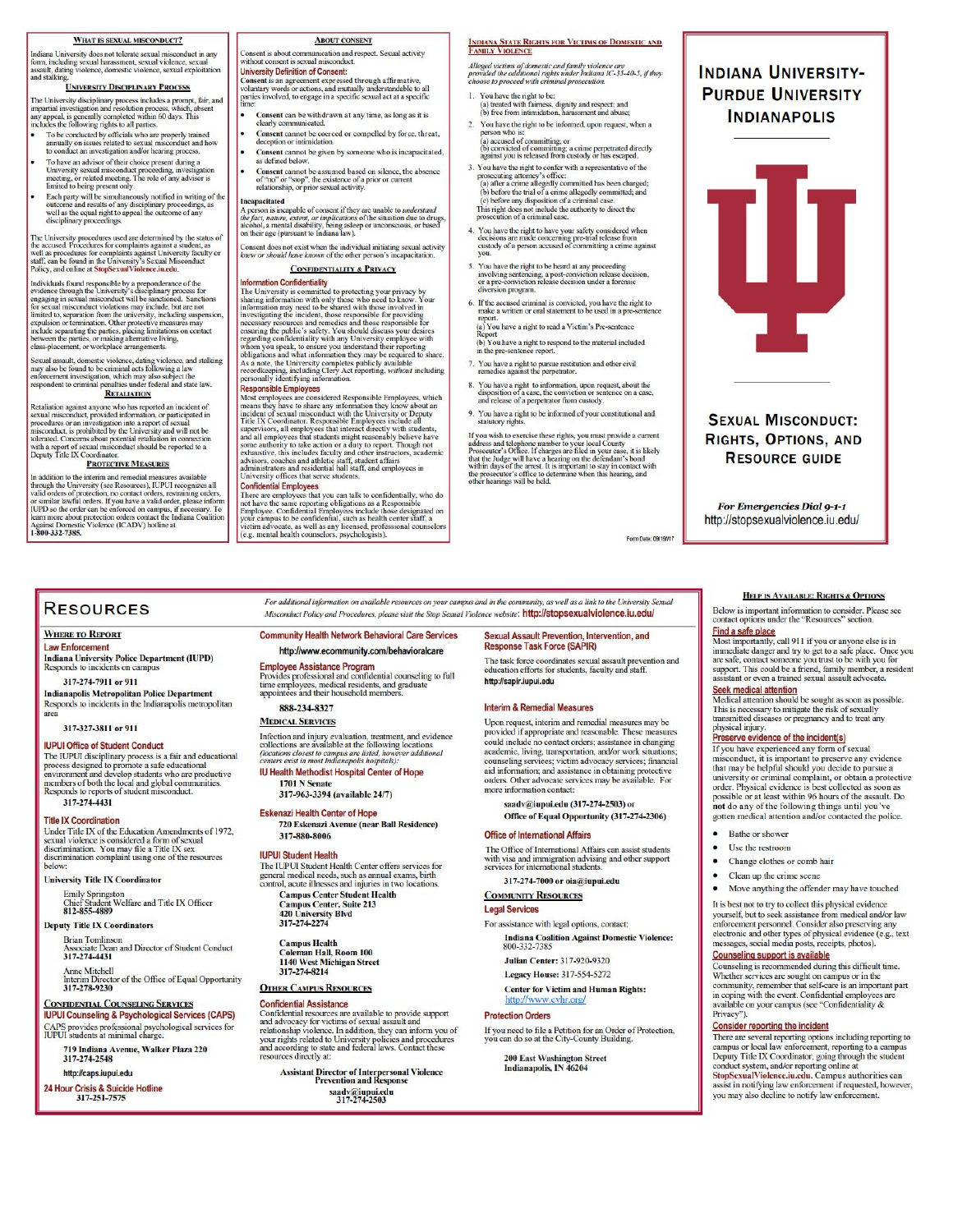## **If a participant is missing:**

- **Z** When was he or she last seen?
- Does anyone have any idea about where they might have gone?
- If they had left and were expected to return at a specific time, when was the date and time of the expected return?
- D Did the participant tell anyone of plans to be absent?
- Are search and rescue operations available on site and are these reliable?
- **E** Have they already been initiated? If not, should they be?
- If other students are enlisted to search, have they been briefed adequately on what to do if they find the missing student or the various scenarios they may encounter?
- $\mathbb D$  If you have determined that the student is truly likely to be missing, proceed with the following questions:
	- **Elack Has the US Embassy been contacted?**
	- **E** Have the local missing persons officials been notified?
	- **E** What is the case number?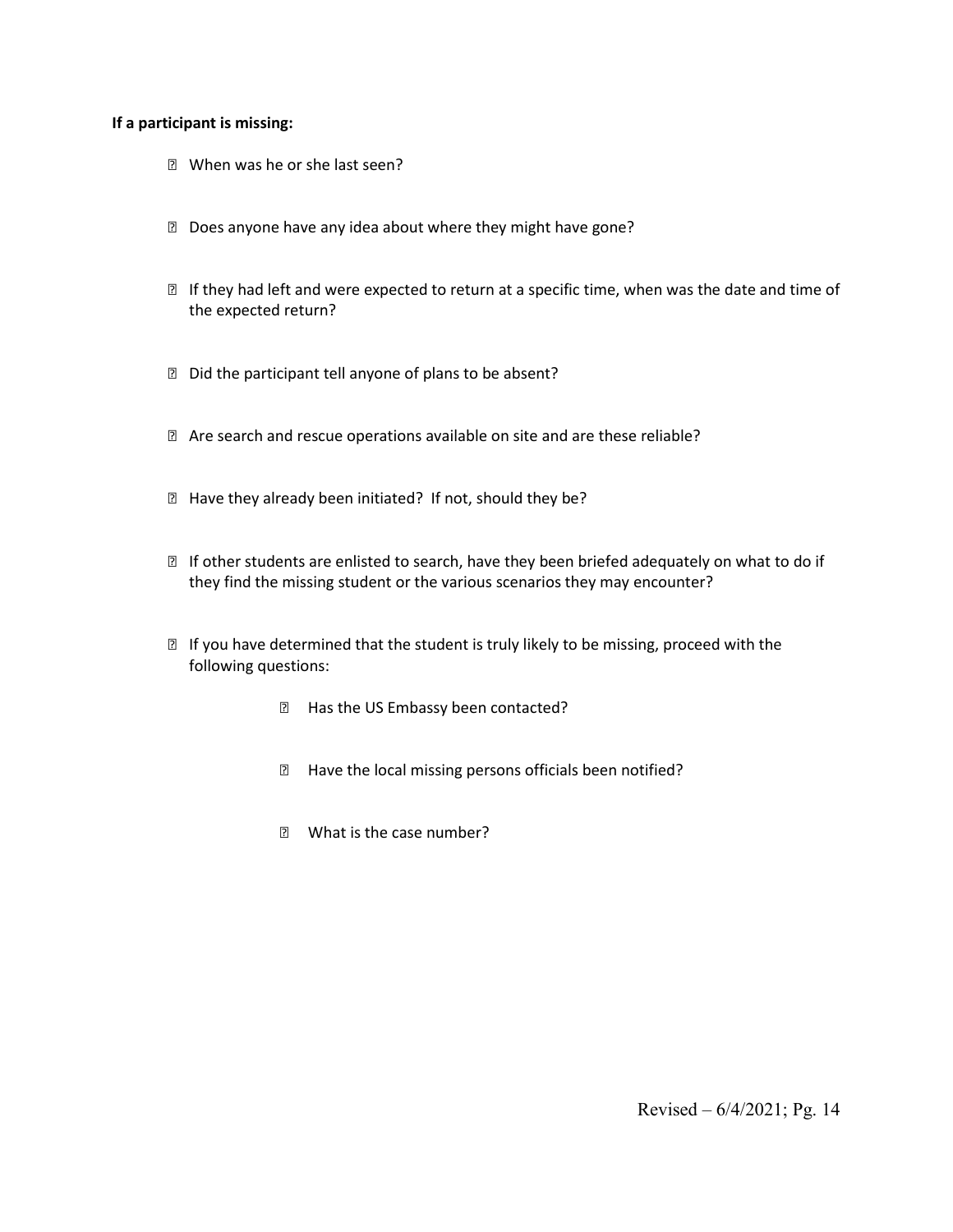# **If a student has been arrested:**

- **E** Has he or she been detained?
- **E** Has the U.S. Embassy been notified?
- What has their response been? What is their advice?
- What agency made the arrest and filed the charges?
- What are the names, addresses and phone numbers of arresting authorities?
- **Z** What is the case number?
- What rights have been granted?
- Is he/she entitled to place a phone call?
- Is appropriate legal counsel available?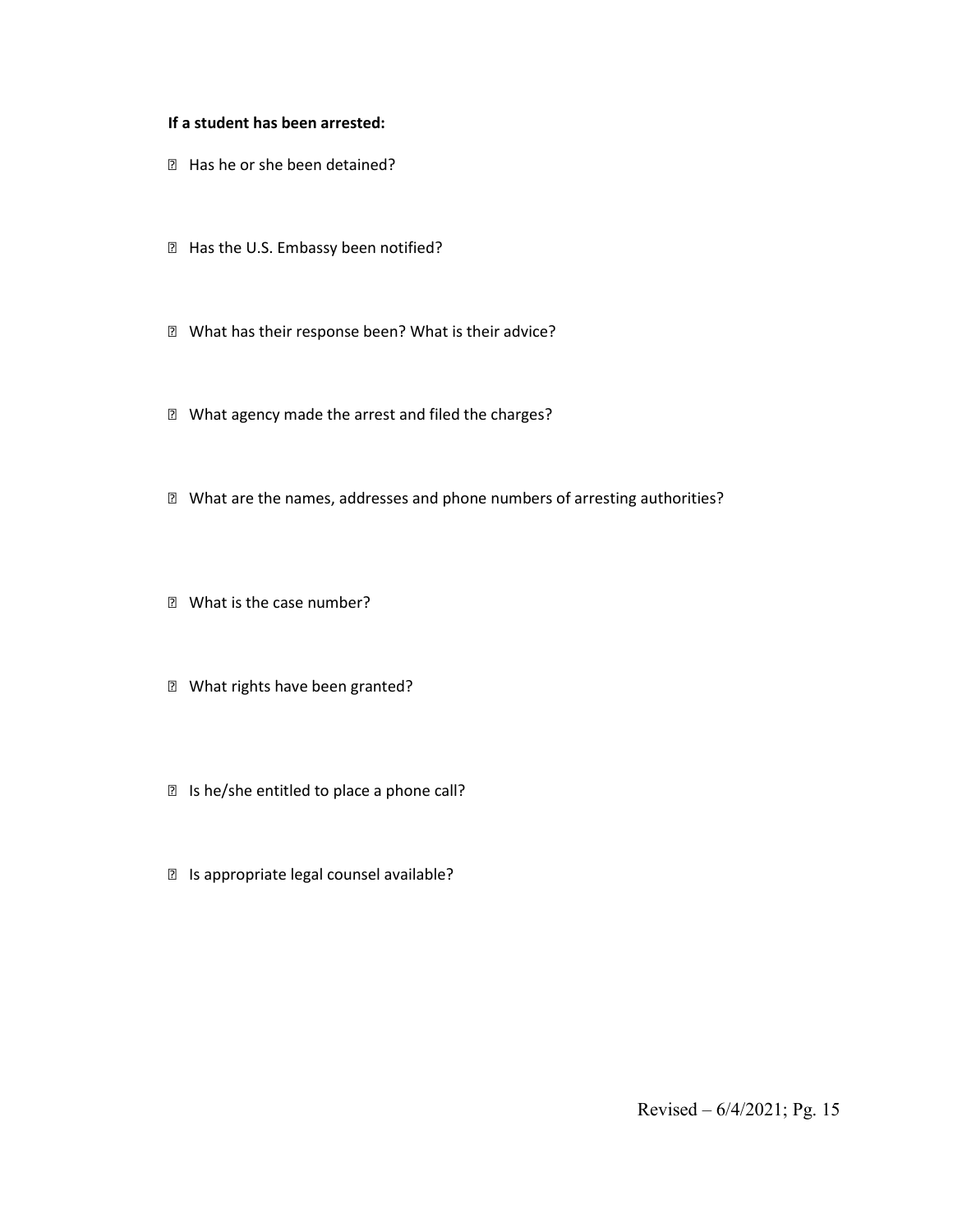## **If a student has been taken hostage:**

- **E** Has the U.S. Embassy been notified?
- What is the Embassy's advice?
- Have the kidnappers made contact?
- Is negotiation support available on site?
- Who are the contact people at the Embassy, and at the State Department in Washington, D.C and what are their titles and contact numbers?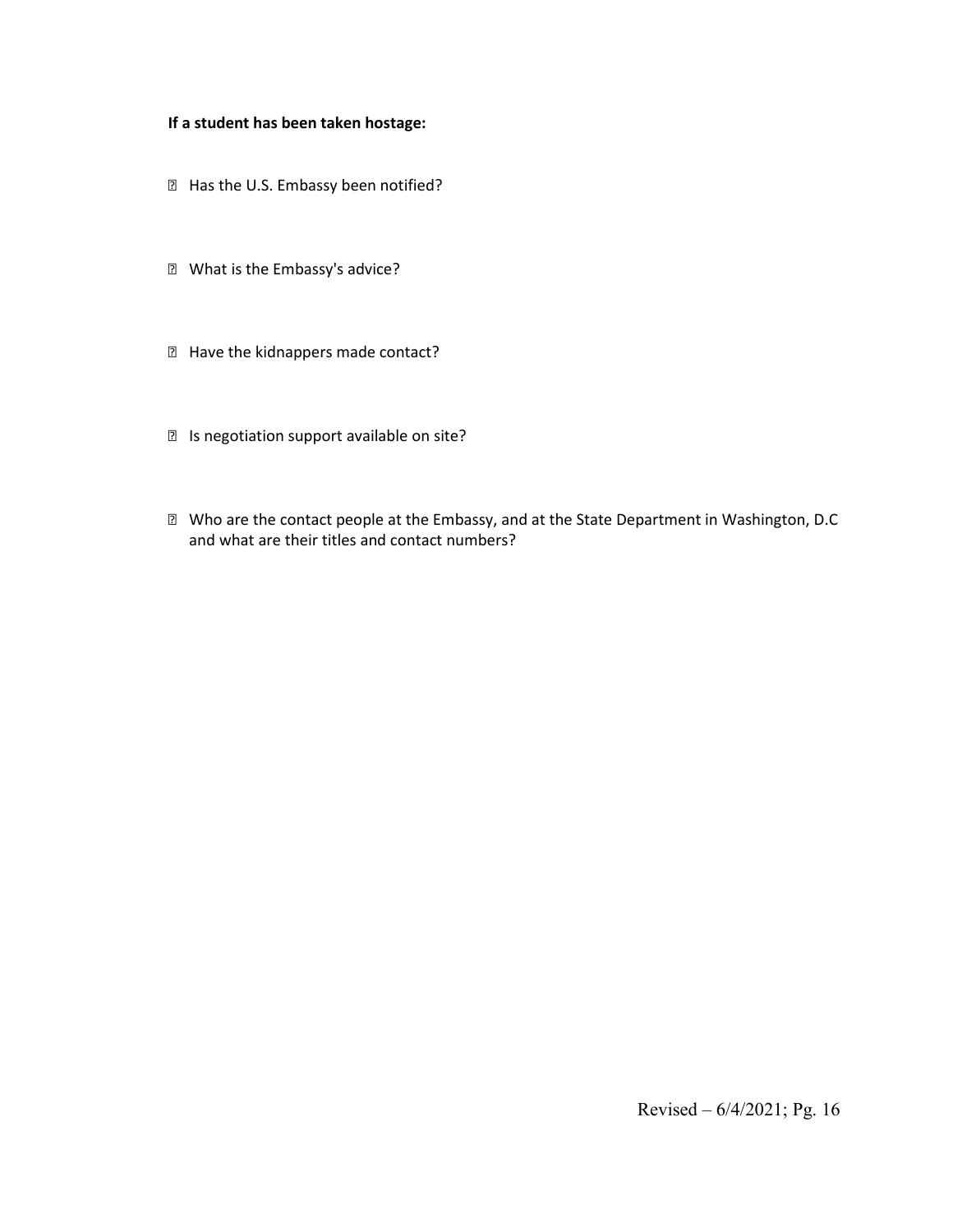#### **If the emergency is political in nature or if a natural or man-made disaster has occurred:**

- **E** Has the U.S. Embassy advised participants to take any actions?
- Have all participants been made aware of these precautions, and in writing?
- Are all participants following these precautions?
- **E** Have local authorities imposed a curfew?
- Is travel in or out of the country being restricted in any way?
- Is the group in danger?
- **Z** Who or what is the target of any unrest?
- Has any particular group or organization been threatened?
- What kind of military or other security or public safety personnel are present?
- Are they unusually visible?
- How are they behaving with respect to the civilian population?
- Is evacuation a desirable and viable action?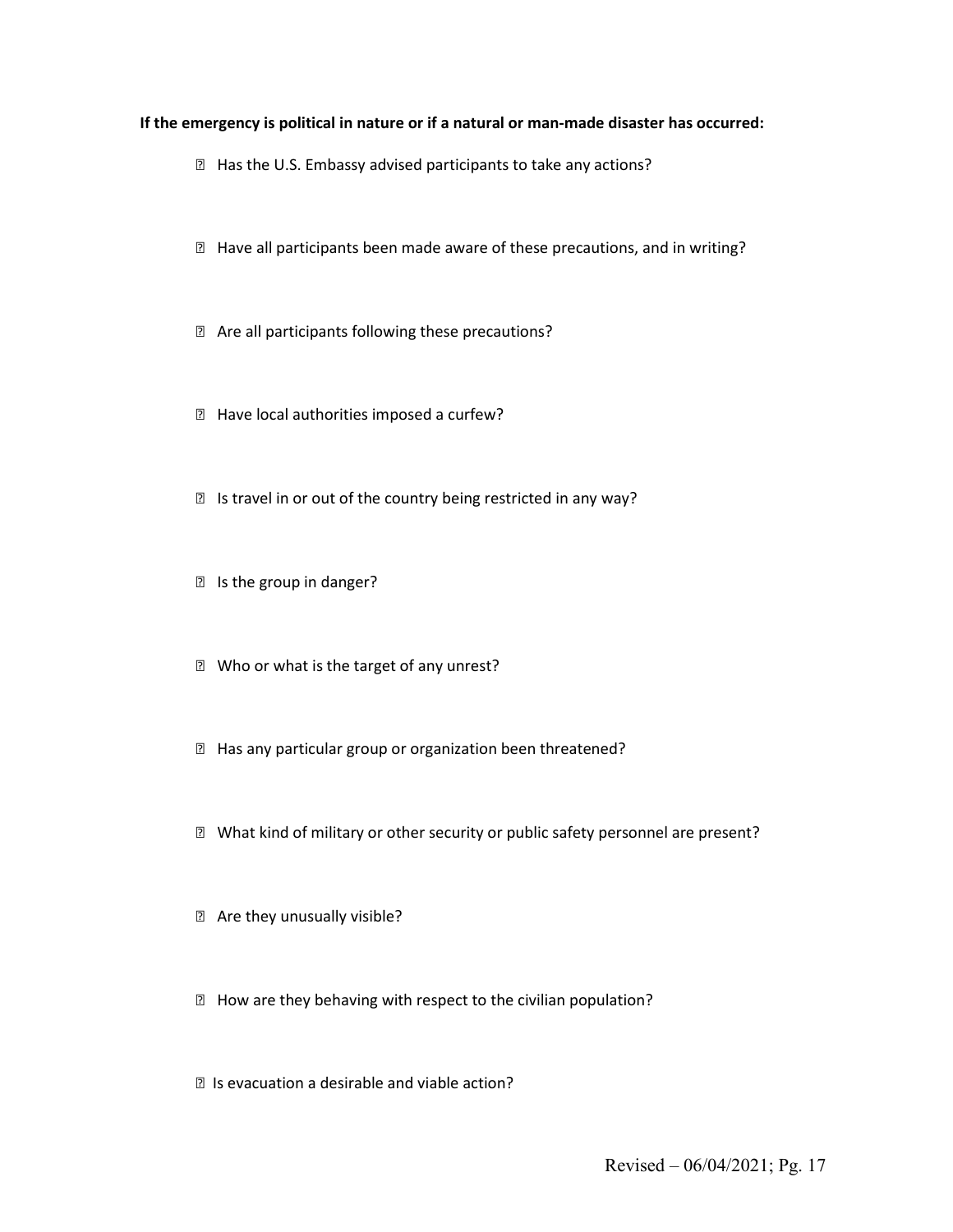### **Overview**

The Office of Overseas Study at Indiana University (IU) is charged with the responsibility of coordinating the management of emergencies affecting participants in all IU-approved study abroad programs. In the case of campus- or school-specific IU programs, that responsibility is shared with the Office of International Affairs at IUPUI.

Assuring the safety and well-being of students, faculty and staff who are participating in IU programs abroad is of the highest importance, and all reasonable actions will be taken to accomplish this.

While acknowledging that no single plan can address all contingencies, the Office of Overseas Study (OVST) recognizes the importance of establishing, in advance, policies and procedures that are designed to safeguard the safety and well-being of study abroad participants and to limit IU's legal liability. These policies and procedures, described in detail below, will serve to guide IU's response to crises affecting participants abroad.

We should draw a distinction between "real" and "perceived" emergencies. Real emergencies are those that pose a genuine and sometimes immediate risk to, or that have already disturbed, the safety and well-being of participants. These include such occurrences as coups and other civil disturbances; natural and man-made disasters; incarcerations; serious physical or emotional illness; accidents; physical assaults; disappearances or kidnappings; and terrorist threats and attacks.

Perceived emergencies are those which pose no significant risks to the safety and well-being of participants, but which are seen as threatening by family members in the U.S. or by others, including, at times, students and colleagues at the home university. Perceptions of threat can arise out of a number of situations, including the sensationalized reporting of an event abroad; the distortion of information provided by a participant in a telephone call, e-mail message, fax or letter home; or simply out of the nervousness of a family member or student with little or no international experience. Such perceptions will sometimes affect family members and others in the U.S. more strongly than will real emergencies, and need to be treated seriously.

By closely following the procedures outlined below, the staff of OIA will be able to gather information that will allow them to respond appropriately to real emergencies, or to place a perceived emergency in its proper context, and thereby reassure family members and others in the U.S. Other units at IU with responsibility for campus- or school-specific programs are expected to follow the same procedures and to consult with OIA as appropriate.

After working hours, on weekends and holidays, a call to the Study Abroad Emergency Phone (317- 409-2925) will reach the staff member who is on call for emergencies. To be prepared to answer calls in such cases, all staff who will handle emergency phone calls should have updated copies of the following at home : (1) access to iAbroad, (2) phone numbers for OIA staff and the contact list of relevant IU/IUPUI staff saved on the emergency phone (3) these procedures.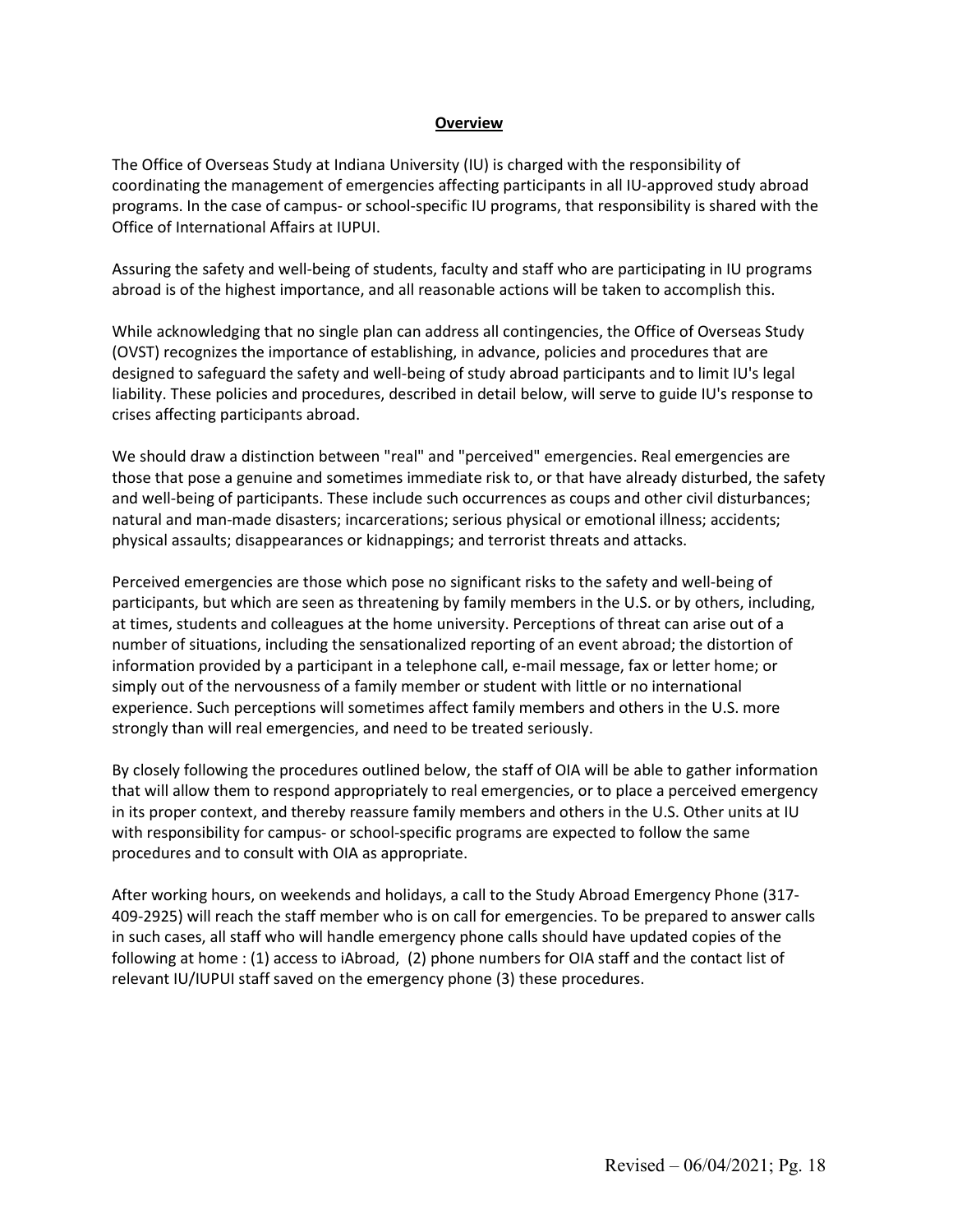# **Operating Principles**

In managing emergencies, real or perceived, OIA will be guided in its decision-making, before, during and after a crisis, by the following operating principles:

1. All responses to a crisis will be governed by the highest concern for the safety and well-being of students, faculty and staff participating in any IUPUI-sponsored study abroad program as well as IU students participating in external programs.

2. OIA will exercise caution and restraint in deciding when, and with whom, information about an emergency should be shared, and will operate according to the procedures outlined below in deciding how information should be shared. We will, from the outset, however, contact IU's Director of News and Media or his/her designate and the Vice-Chancellor for Student Life to coordinate responses and resources.

3. All reasonable and prudent measures will be taken to limit IU's legal liabilities.

4. OIA will respond to emergencies by closely following the procedures outlined below, except when otherwise directed by circumstances or agencies outside IU's control.

# **Procedures**

When an emergency, real or perceived, is reported, OIA will follow specific, pre-determined procedures in managing the emergency, in the order that they appear in this text.

# **PHASE I: An emergency is reported to the Office of International Affairs**

A. Whoever learns of an emergency involving an IU student, faculty or staff member on an IUPUIsponsored study abroad program should immediately contact OIA. If any IUPUI faculty or staff member learns of a crisis on an IUPUI study abroad program s/he should, in turn, inform OIA.

Every effort should be made to reach OIA by telephone, rather than by e-mail or fax. OIA will coordinate IU's response to the crisis until it has passed.

| <b>Contact numbers:</b>                               |                |                      |                       |  |  |  |  |  |
|-------------------------------------------------------|----------------|----------------------|-----------------------|--|--|--|--|--|
| Study Abroad Emergency Cell Phone - 317-409-2925      |                |                      |                       |  |  |  |  |  |
| IUPUI Study Abroad, Main Office:                      |                | $(317)$ 274-2081     | Fax: (317) 278-2213   |  |  |  |  |  |
| Stephanie Leslie                                      |                | Sara Allaei          | <b>Emily Charlton</b> |  |  |  |  |  |
| Office: 317-278-0716                                  |                | Office: 317-274-3261 | Office: 317-278-2097  |  |  |  |  |  |
| Home: 317-634-3676                                    |                | Home: 317-931-1606   | Cell: 317-777-9662    |  |  |  |  |  |
| Cell: 317-402-3300                                    |                | Cell: 317-502-1206   |                       |  |  |  |  |  |
| IU Overseas Study (Bloomington) Emergency Cell Phone: | (812) 327-9058 |                      |                       |  |  |  |  |  |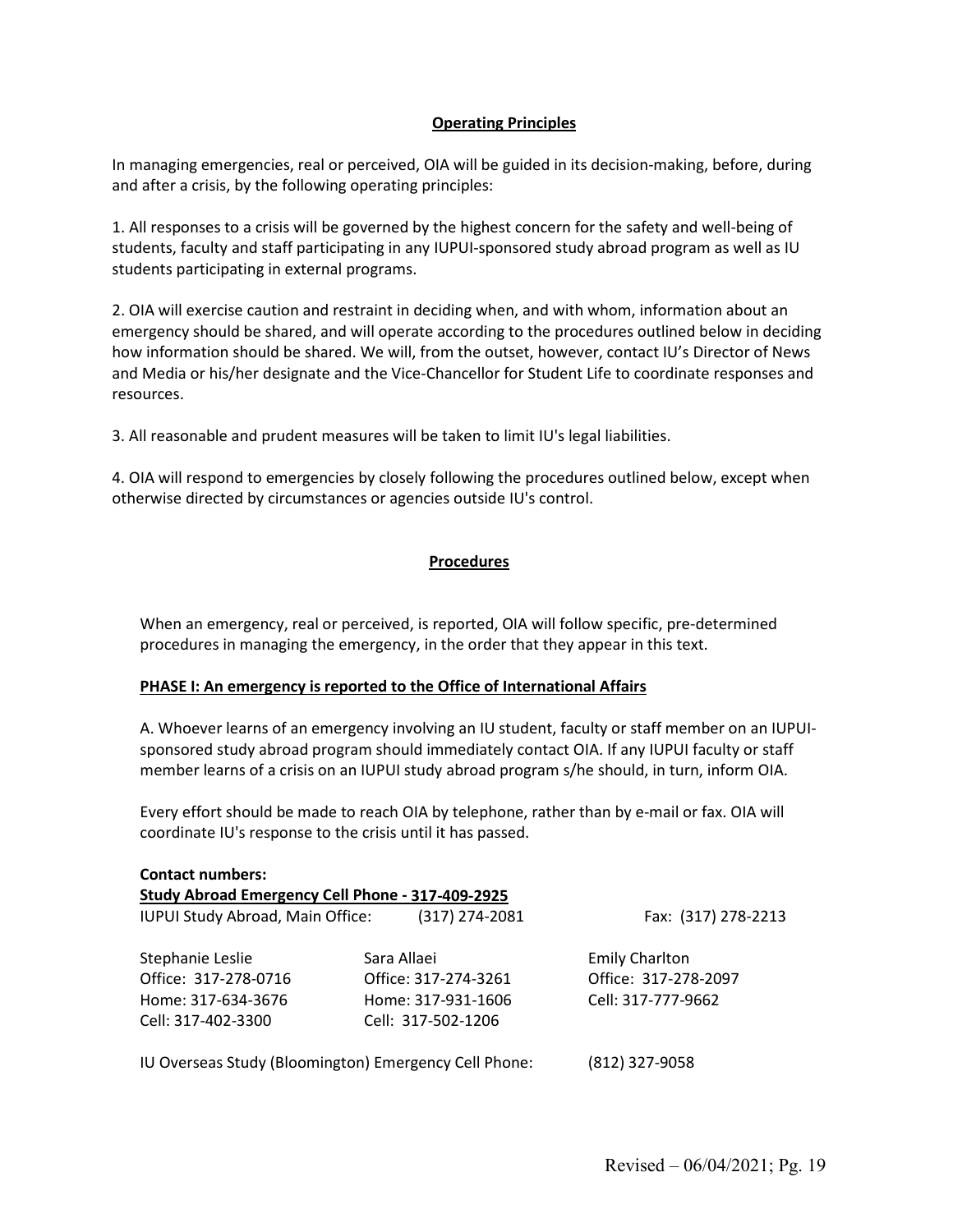# **\*\*\*FRONT LINE STAFF DO NOT COMPLETE THE REST OF THE PHASES\*\*\* PHASE II: OIA determines whether the emergency is real or perceived**

A. OIA will gather as much information as is necessary to determine what risks, if any, study abroad participants are facing. In assessing these risks, appropriate people and organizations will be contacted, by telephone if at all possible.

B. In assessing whether the emergency is real or perceived, the appropriate staff member of OIA will contact a number of sources for detailed and accurate information.

**The following people and organizations may be contacted** (the OIA staff member determining the status of the crisis will check off these contacts if and as they are made):

- First and foremost, the IU Program Director or local coordinator abroad, the cosponsored program administrator or the individual in charge of a non-IU program.
- The U.S. State Department Desk Officer of the country affected (call 202-647-4000 for specific contact information or see the Department of State Web page: www.state.gov).

It may be useful to contact the following organizations as well:

- Study Abroad and International Program Offices of other universities and colleges with programs in the same city or country.
- The U.S. State Department's Citizens Emergency Center, which deals with serious illness, death, financial crisis due to theft, or arrest (call 202-501-4444).
- The U.S. Embassy in the appropriate country (see the Department of State web page for contact information).
- For civil disturbances, coups, natural disasters, etc., the U.S. State Department sometimes creates special Task Forces to monitor them; for background information on such crises, call the State Department's Operations Center at 202-501-4444.
- $\Box$  For information concerning a terrorist threat or action, call the State Department's Counterterrorist Office at 202-647-9892.
- $\Box$  For security information and assessments via the Office of Intelligence and Threat call the OSAC Electronic Bulletin Board: 202-663-0787 (8:00 a.m.- 5:00 p.m. EST).
- Local safety/crime agencies in the host country (discuss with on-site contacts or the US Embassy in host country before proceeding).
- In a crisis that is more general than IU-specific, it will be useful to stay in touch with NAFSA's SECUSS-L network (care should be exercised in doing so, in order to avoid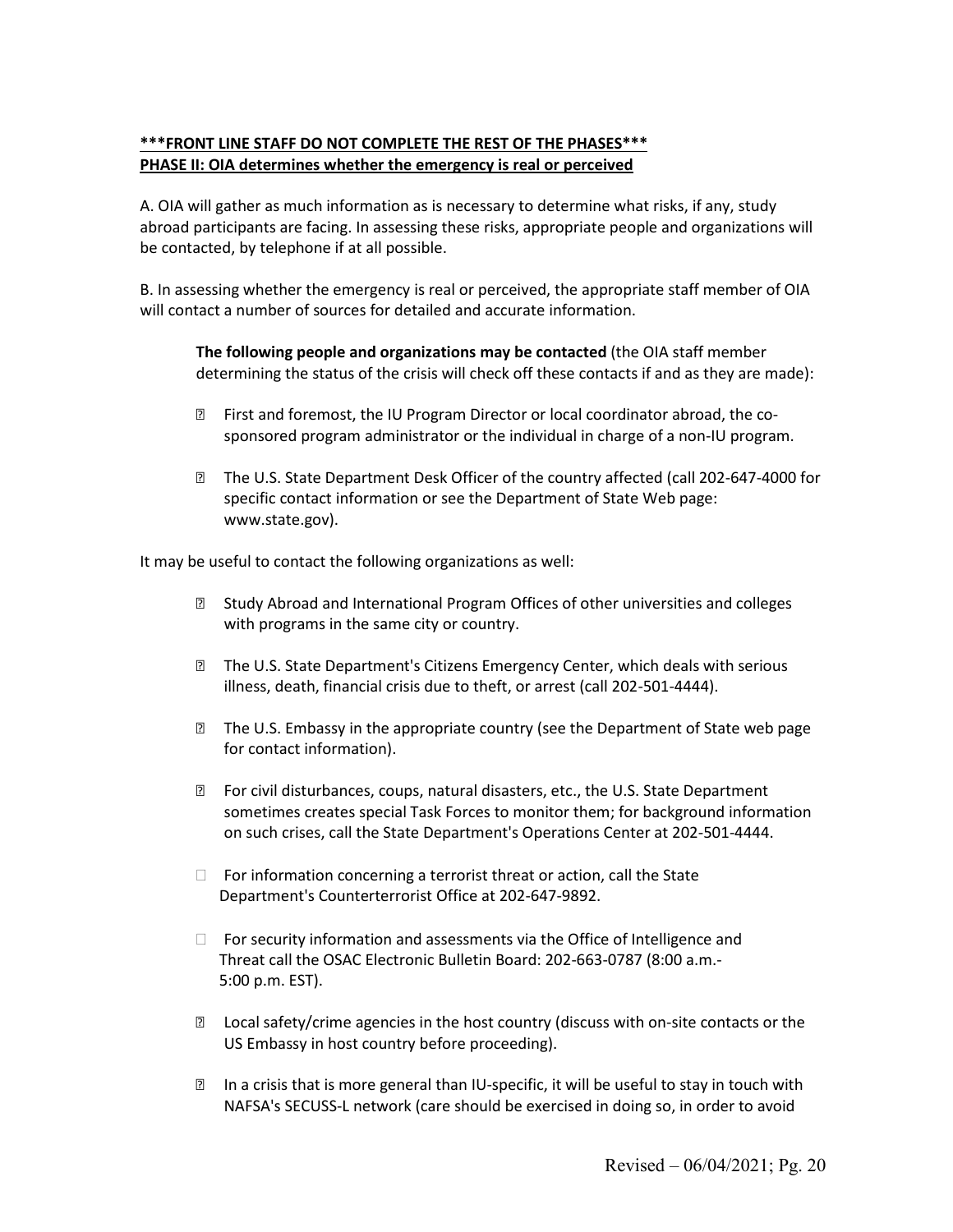contributing to the propagation of a rumor). The Health and Safety Subcommittee for NAFSA's Education Abroad Knowledge Community, may organize an operations center for the dissemination of information.

 Large program providers may also have useful information, because of their extensive international networks: CIEE: (212) 822-2600; IES: (312) 944-1750 or (800) 995-2300.

C. Reporting and Recording Procedures: The OVST staff member will:

- ask for information about a number of issues, and
- will **take careful notes of sufficient detail** so as to be able to write a **chronological sequence of events** leading up to, during and after the emergency.
- The circumstances **may require a designated observer be appointed** charged with providing written details of the event as it unfolds.

# **PHASE III. OIA determines that the emergency is perceived rather than real and not widespread**

It is important, at this stage, to control the dissemination of information, which must be shared responsibly, on a need-to-know basis. OIA will need to decide to respond at this point in one of two ways:

# **Response Scenario A: appropriate when the perceived emergency has not yet created widespread or persistent rumors**

1. OIA will take appropriate steps to defuse the situation and reassure concerned parties.

2. In most cases, OIA will need to do no more at this point than reassure the concerned parent, student or other individual who has contacted OIA as the result of media coverage or rumor. The OIA staff member who calls back the party registering the concern in the first place should tell him or her that appropriate inquiries have been made, that we are confident program participants are secure, that the program is proceeding normally, and that the participants' welfare is being provided for, as before.

3. The IU Communications Director and the Office staff of OIA's Study Abroad Office will be informed of what has occurred, and what the concerned parties have been told; it is important that all members of the staff be able to provide the same information in case other inquiries are received. OIA staff will also be told to whom they should direct all media inquiries.

4. Parents who request it can be given the telephone number of the appropriate Embassy abroad. However, embassies will not appreciate receiving calls from overwrought individuals, especially when there is no emergency.

5. The staff member handling the emergency should prepare a simple statement, check it with the OIA Associate Vice-President and/or the Associate Vice-President of Overseas Study if possible, and provide it to all other OIA staff who might answer calls. All calls on the matter should be forwarded to the Director of Study Abroad or other staff member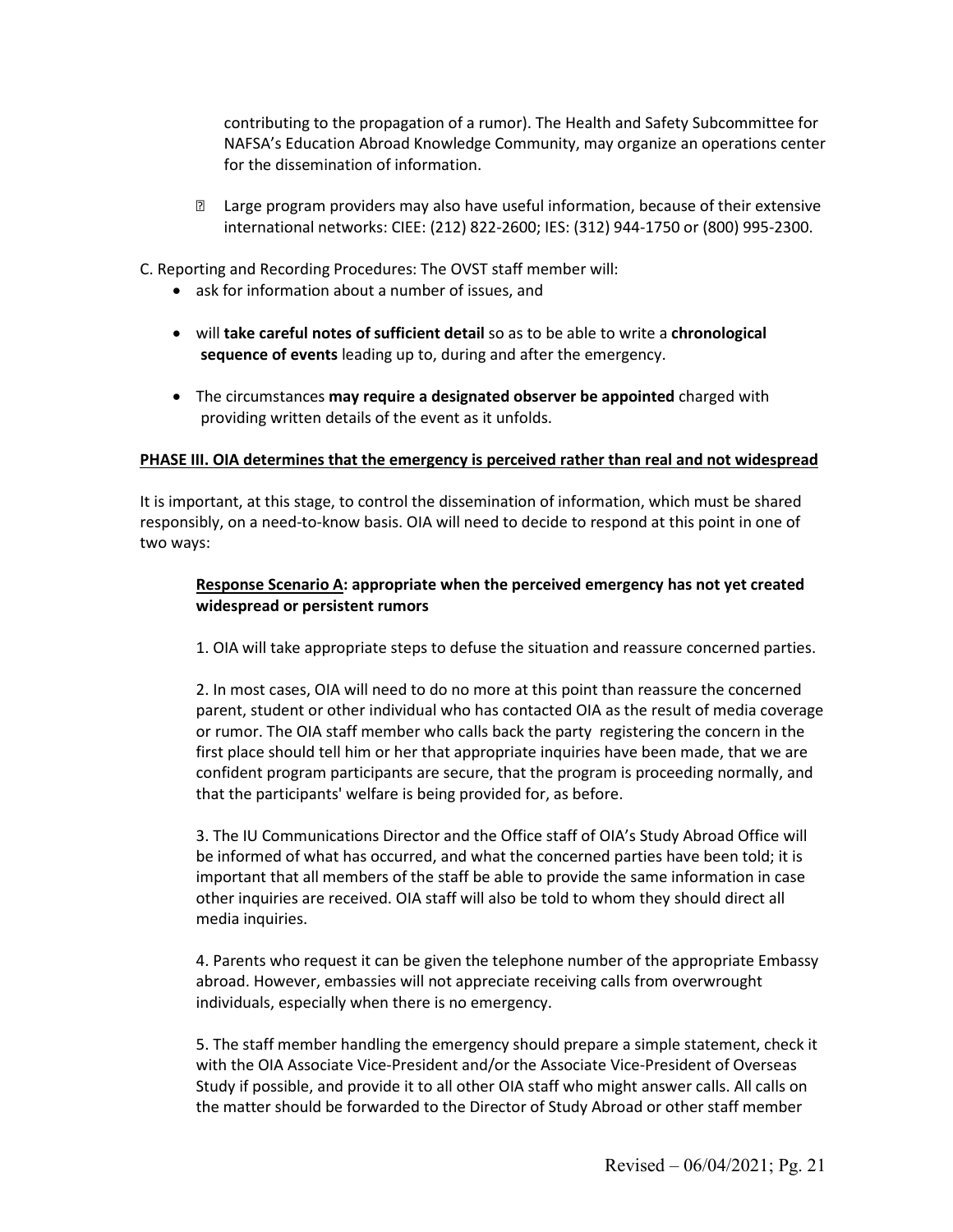who is handling the emergency if s/he is not available.

# **Response Scenario B: When a rumor is widespread and unusually persistent, and growing numbers of individuals, on or off campus, believe that an emergency really has occurred, or that participants are at risk**

1. OIA will write a brief and accurate description of the perceived emergency, and will then communicate it to, and speak individually with:

- a. the IU Communications Director
- b. the Vice President of International Programs or his/her representative
- c. the Associate Vice President for Overseas Study
- c. the Vice Chancellor for Student Life
- d. the Dean of Students or his/her representative
- e. the appropriate representative of the unit sponsoring the program
- f. all members of the OIA staff
- g. University Counsel (as appropriate)

2. If OIA deems it appropriate, the person(s) listed as emergency contacts of program participants will receive accurate information about the perceived emergency, and about IU's response. The information will be substantively the same as that contained in the description distributed to the individuals in #1 above.

# **PHASE IV. OIA determines that the emergency is real**

# **Response Scenario A: the emergency is real and could affect the entire program**

1. OIA will consult with the Program Director or other staff members on site and in the U.S., and with the IU Communications Director of News & Media, in order to decide what specific measures should be taken in responding to the crisis, and whether or not a crisis management team should be convened. It may be necessary to send a representative from IU to assist with managing the crisis on the ground.

2. Once the appropriate response strategy has been determined, OIA will communicate directly, preferably by telephone, with the Program Director or other staff members and the affected students; this communication will contain a detailed description of the course of action recommended in responding to the crisis.

Students will be provided with verbal or written instructions as appropriate to the situation. If the matter is sufficiently serious, the Program Director or local coordinator will confirm that all program participants acknowledge receipt of this information in writing and fax or scan and email this signed acknowledgement to the Director of Study Abroad as soon as feasible.

3. OIA will take into account the following points in developing the written course of action: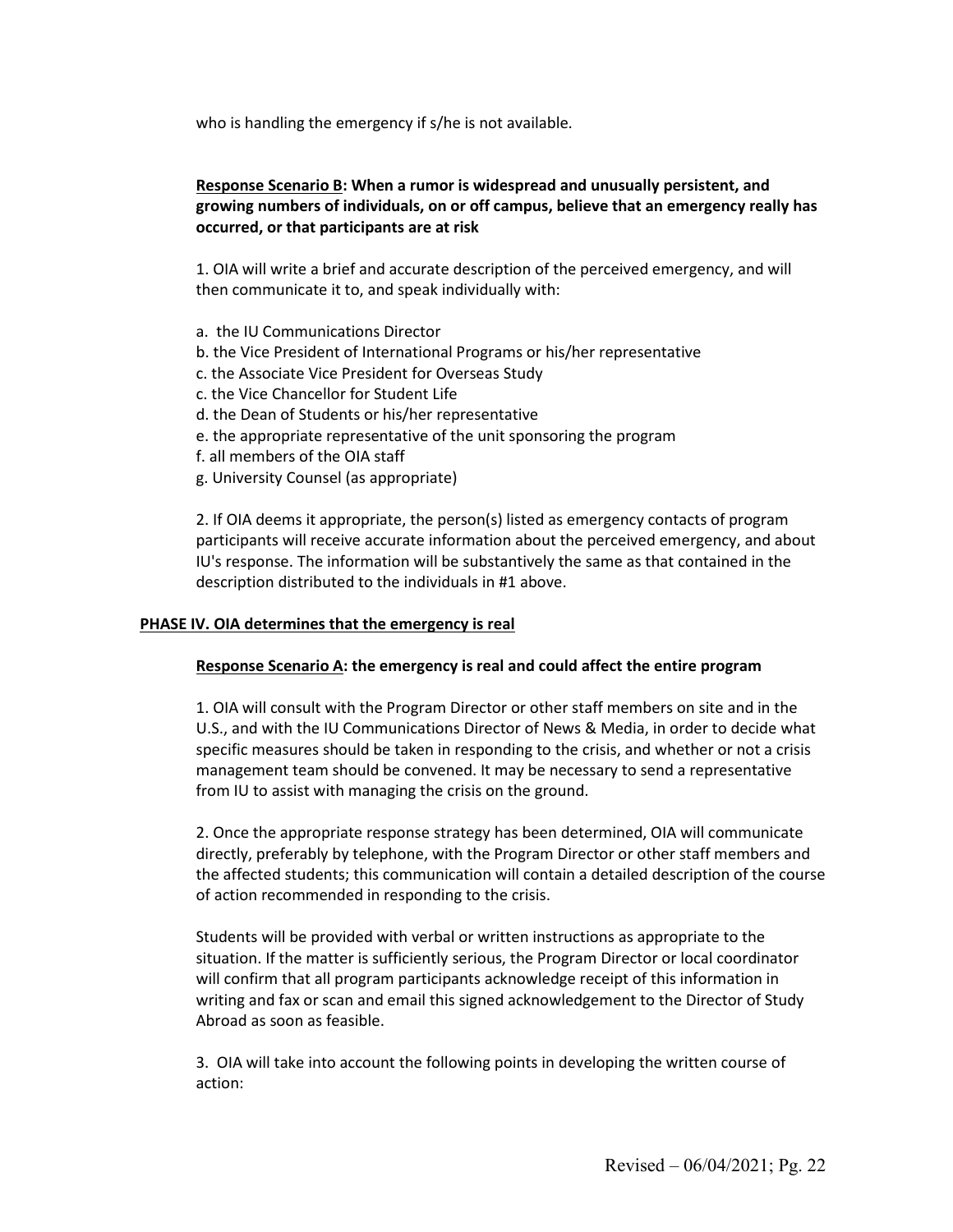a. include a reasonable amount of detail in drafting the procedures;

b. reassure participants that steps are being taken to ensure their security and well-being, and that their cooperation is important in responding to the crisis;

c. tell participants that while it is not possible to eliminate all risk, we have had experience dealing with emergencies in the past, and that we will work with them in order to respond effectively;

d. tell participants if we have communicated with their emergency contacts;

e. direct participants to stay in close touch with the Program Director or local coordinator, to let him or her know of their precise whereabouts throughout the crisis, and to report any suspicious persons or packages or contacts;

f. remind students that if they are US citizens they will have registered with the US Embassy and that they may receive communication from the embassy and to maintain contact with them throughout the crisis;

g. tell participants to exercise common sense in responding to the crisis, and to avoid contact with or travel to the affected area (if they are not located at this area);

h. if appropriate, direct the Program Director or local coordinator and participants to remove all signs or any other objects at the academic center or at their home stays, that would call attention to them or to the program;

i. tell participants to keep a low profile, to avoid dress and behavior which will attract attention, to avoid using luggage tags, and to avoid places where Americans are known to congregate.

4. If the situation is sufficiently serious to warrant it, the Director of OIA will write a brief and accurate description of the event, and will then distribute it, with a copy of the written response strategy, to the following people:

a. the IU Communications Director of News & Media or his/her representative

- b. the IU Vice President of International Affairs or his/her representative
- c. the Associate Vice President for Overseas Study
- d. the Vice President for Student Life
- e. the appropriate representative of the unit sponsoring the program
- f. all members of the OIA staff
- g. The Dean of Students or his/her representative
- h. University Counsel (as appropriate)

The Director will communicate when they can expect to receive another update from OIA.

5. Once the description has been emailed to the above individuals, OIA staff will direct all media requests for information to the IU Communications Director of News & Media or his/her representative in the Office of Communications and Marketing. In handling these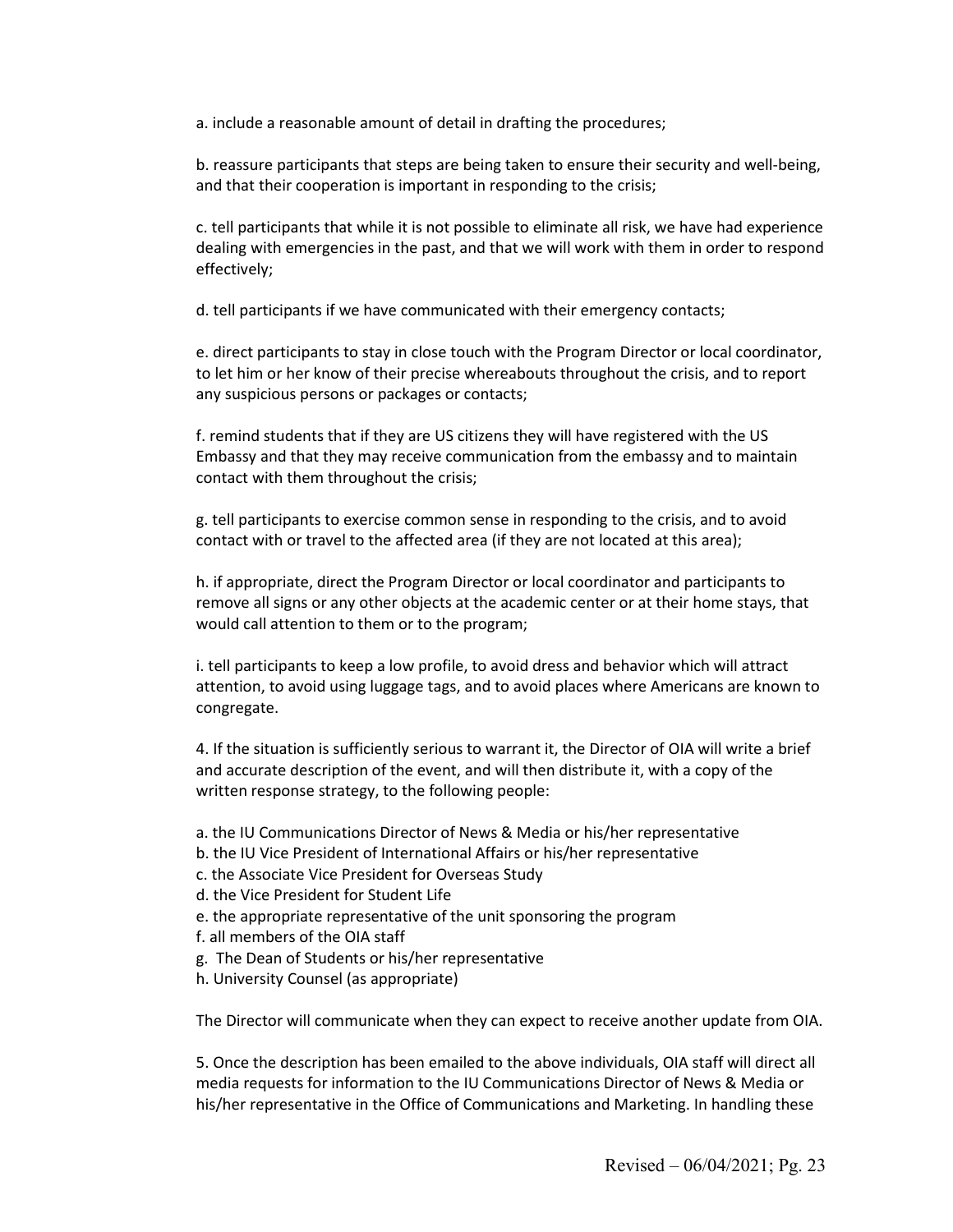requests, OIA staff will make every effort to appear cooperative, while at the same time letting the media know that OIA needs to avoid giving out information that might violate a student's right to confidentiality and that only the IU Office of Communications may respond to them directly.

6. The IU Office of Communications will provide no more information to the media than that contained in the Director's description; that Office should also coordinate and arrange with the Associate Vice President for International Affairs and/or the Director all press requests for interviews.

7. The Study Abroad Director should handle all requests for information, including those from parents, students and other members of the IU community.

8. Depending on circumstances, the Study Abroad Director will communicate with the emergency contacts of program participants (as indicated on their application forms) in order to provide accurate information about the emergency, and about IU's response. The information communicated will be substantively the same as that contained in the description distributed to the individuals in #4 above.

9. OIA will convene daily meetings to update those individuals who need to know the status of the crisis. They will be scheduled at consistent times each day so that individuals can attend as they need updated information and their schedule allows.

10. Responding to a serious crisis can take a toll on those involved. OIA will seek guidance from Counseling and Psychological Services on providing support to responders.

# **Response Scenario B: the emergency is real, and particular to one or more individual students**

1. OIA will contact the Program Director or local coordinator, the IU Communications Director of News and Media, and other appropriate people abroad and in the U.S. in order to discuss with them the response to the crisis. OIA will be sure that all appropriate steps are being taken at this point to assure the immediate safety and welfare of participants, and will tell the student that their family/emergency contacts will be informed.

2. The Director will make these contacts, provide support to the family or other emergency contact persons, and work with them to determine a plan of action. The Director will communicate when they can expect to receive another update from OIA.

3. It may be necessary to send a representative from IU to assist with managing the crisis on the ground.

4. OIA will convene daily meetings to update those individuals who need to know the status of the crisis. They will be scheduled at consistent times each day so that individuals can attend as they need updated information and their schedule allows.

5. Responding to a serious crisis can take a toll on those involved. OIA will seek guidance from Counseling and Psychological Services on providing support to responders.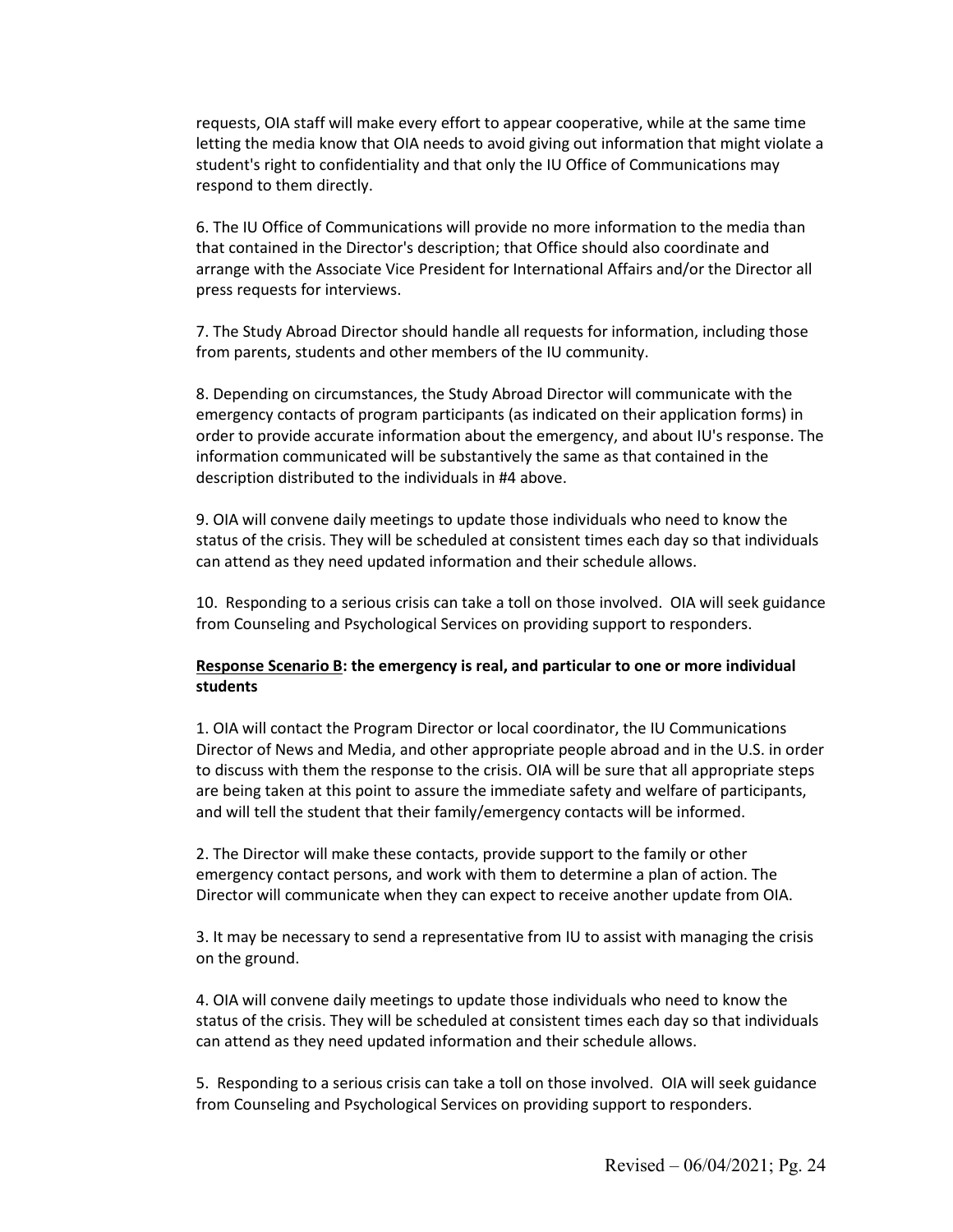# **A special case: the death of a program participant**

A. OIA will ask the Program Director or local coordinator at the site to:

- $\mathbb D$  email or fax complete details about the circumstances surrounding the death
- **Z** confirm that the US Embassy or nearest Consulate in the country has been informed
- $\mathbb D$  arrange for repatriation of remains, following any police or immigration procedures that need to be observed. Most IUPUI/IUPUC programs will require students to have the university's GeoBlue Insurance plan. As part of this plan, they will have repatriation coverage which should be explained to government officials who normally handle repatriation for American citizens abroad.
- $\mathbb D$  inform all students in the program about the death. (OIA will inform students on its other programs since many of the students abroad concurrently know each other but not until the repatriation procedure is in place and the family has been notified) OIA will make every effort to ensure that the program director and/or school staff receive the information of the death before the broader campus community learns of the death. Counseling and Psychological Services will be asked to provide support to students and to prepare faculty/staff to handle upset students and colleagues.
- **E** arrange a memorial service on site (as appropriate).
- $\mathbb D$  arrange counseling as necessary for program students and host families
- work with university officials to determine that if the cause of the death is infectious, how others students and their parents should be notified of any potential public health threat.

B. OIA will consult with the Dean of Students and Vice-President for Student Life regarding notification of next of kin. However, in most cases, if the police or embassy is called in, the next of kin are contacted by these professionals.

C. The Director will write a summary of the circumstances surrounding the death of the participant, and will notify all appropriate officials of the university.

D. OIA will convene daily meetings to update those individuals who need to know the status of the crisis. They will be scheduled at consistent times each day so that individuals can attend as they need updated information and their schedule allows

- E. OIA should:
	- Inform the Dean of Students/Registrar/Bursar of the student death so that the student's status is changed in all active databases to avoid sending any bills or mailings to the deceased or to the parents of the deceased
	- $\mathbb B$  send condolences (a card, flowers or make a donation, according to family wishes)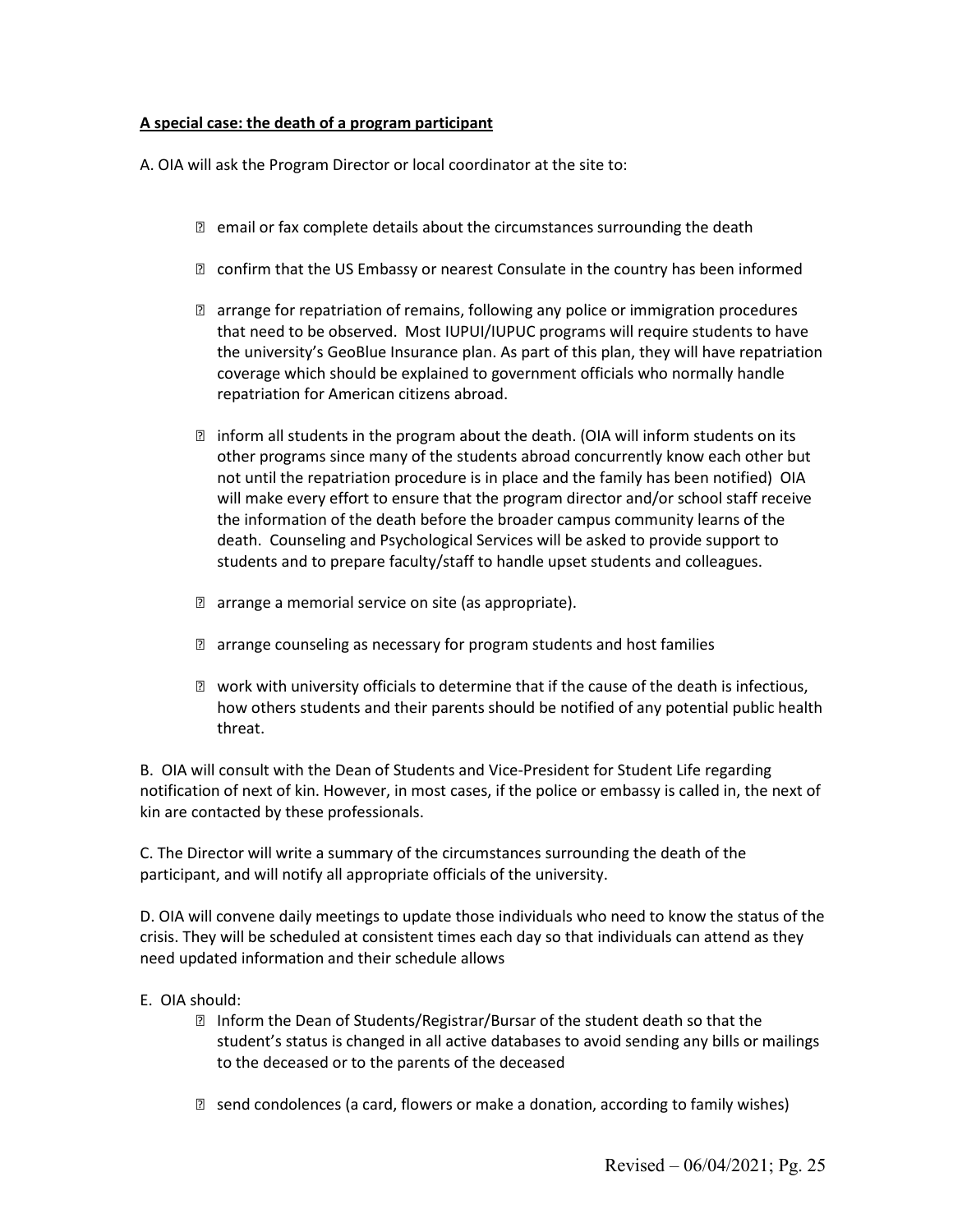- $\mathbb D$  attend the memorial or funeral service, with the family's permission
- $\mathbb D$  check into fees and refund possibilities for unfinished academic term time/housing
- Inform all affected individuals of the IUPUI Day of Remembrance which will remember the loss of the faculty/staff/student.

F. Responding to a serious crisis can take a toll on those involved. OIA will seek guidance from Counseling and Psychological Services on providing support to responders.

\*This document is adapted from similar guidelines developed by Michigan State University, the University of Wisconsin, Madison and the Institute for Study Abroad at Butler University.

*\*\*OIA in this document refers to IUPUI's Office of International Affairs. OVST in this document refers to the Office of Overseas Study in Bloomington.*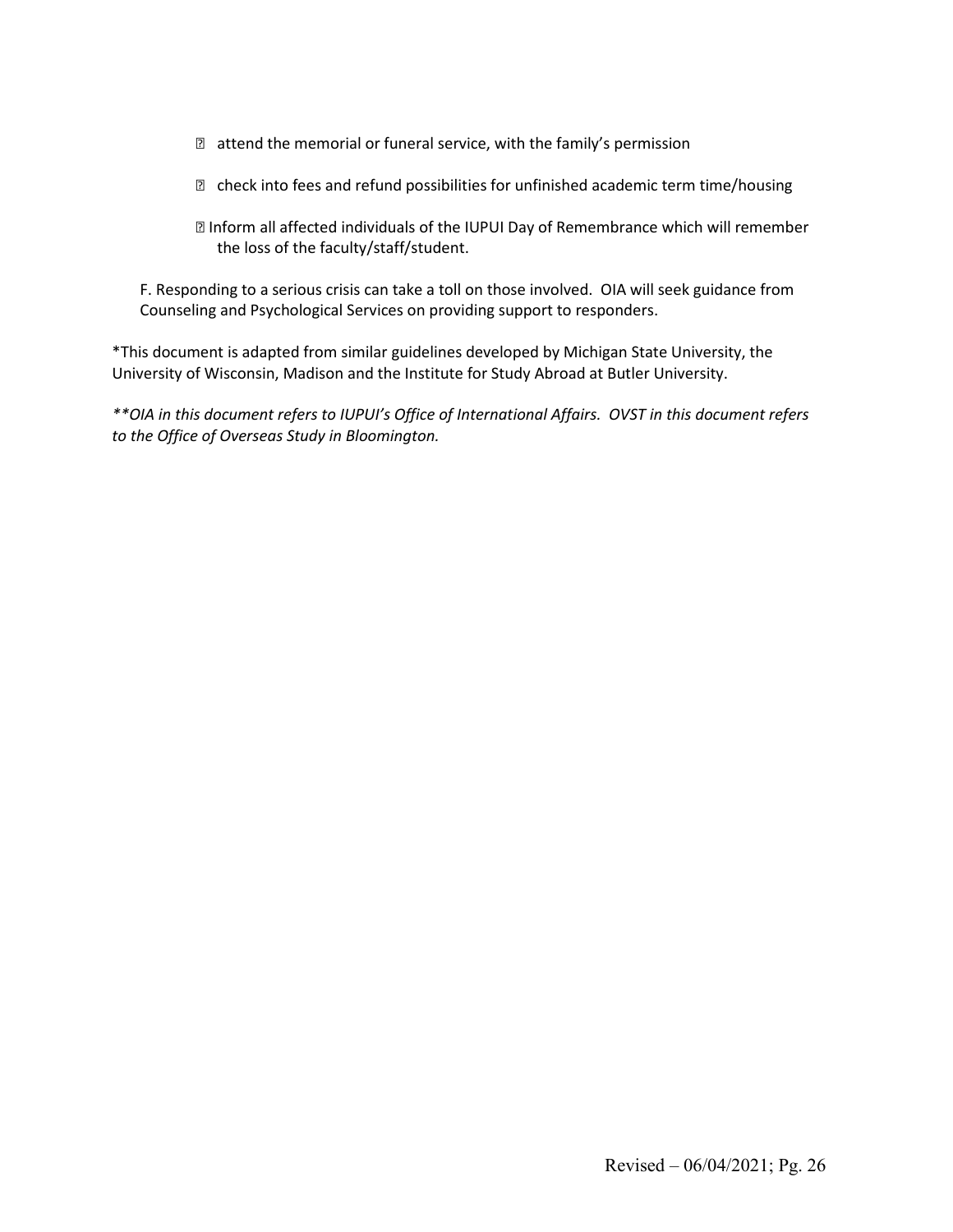**Preparing someone to carry the emergency phone** Phone Listen to the sound of the phone Phone # & Voicemail passcode Skype calls/texts (test to make sure still working) Blue binder Emergency sheets Managing Real and Perceived Emergencies document Resource with phone number and general philosophy when dealing a crisis List of questions (situation specific) Organization of information in iAbroad Search for currently participating in location – contacting them to make sure they are safe (NOT FOR IUB programs) Finding students in the system (see instructions at end) Notes section Participation record Emergency Contacts/contact info abroad Roster of students PDFs Dossier Passport Visa Travel Itinerary – individual flights External program students Search for students in countries affected by crisis Program provider contact information Emergency contact information Organization of paper Medical History forms and the key (Kate's desk drawer – the far left side of her desk, top drawer, on a blue lanyard Organization of U drive Finding program information Group travel itineraries GeoBlue insurance cards GeoBlue Claim forms - <http://abroad.iupui.edu/img/departure/claim.pdf> Coverage info - [http://abroad.iupui.edu/doc/iabroad](http://abroad.iupui.edu/doc/iabroad-forms/student_accident_sickness_insurance.pdf)[forms/student\\_accident\\_sickness\\_insurance.pdf](http://abroad.iupui.edu/doc/iabroad-forms/student_accident_sickness_insurance.pdf) Contact information Emergency number – 610-254-8771 or 800-257-4823 Questions about the plan – 610-254-8769 or 888-243-2358 Tim Munnelly – Account Manager - 610-254-5319 [tmunnelly@geo-blue.com](mailto:tmunnelly@geo-blue.com) **Search iAbroad for students currently participating in a given country:** Students on IU programs: 1) Log into and launch iAbroad (Study Abroad Module) 2) In the Application tab, select Search Student Profiles. 3) Click the downward arrows next to Search Core Biographical to expand that section. 4) Click the icon with the gray boxes and green arrow to Change Search. 5) Select Study Abroad Participation from the list. 6) Select the following for each field:

- a. Participant Type INT: Internal Students
- b. Participation Status PART: Participating